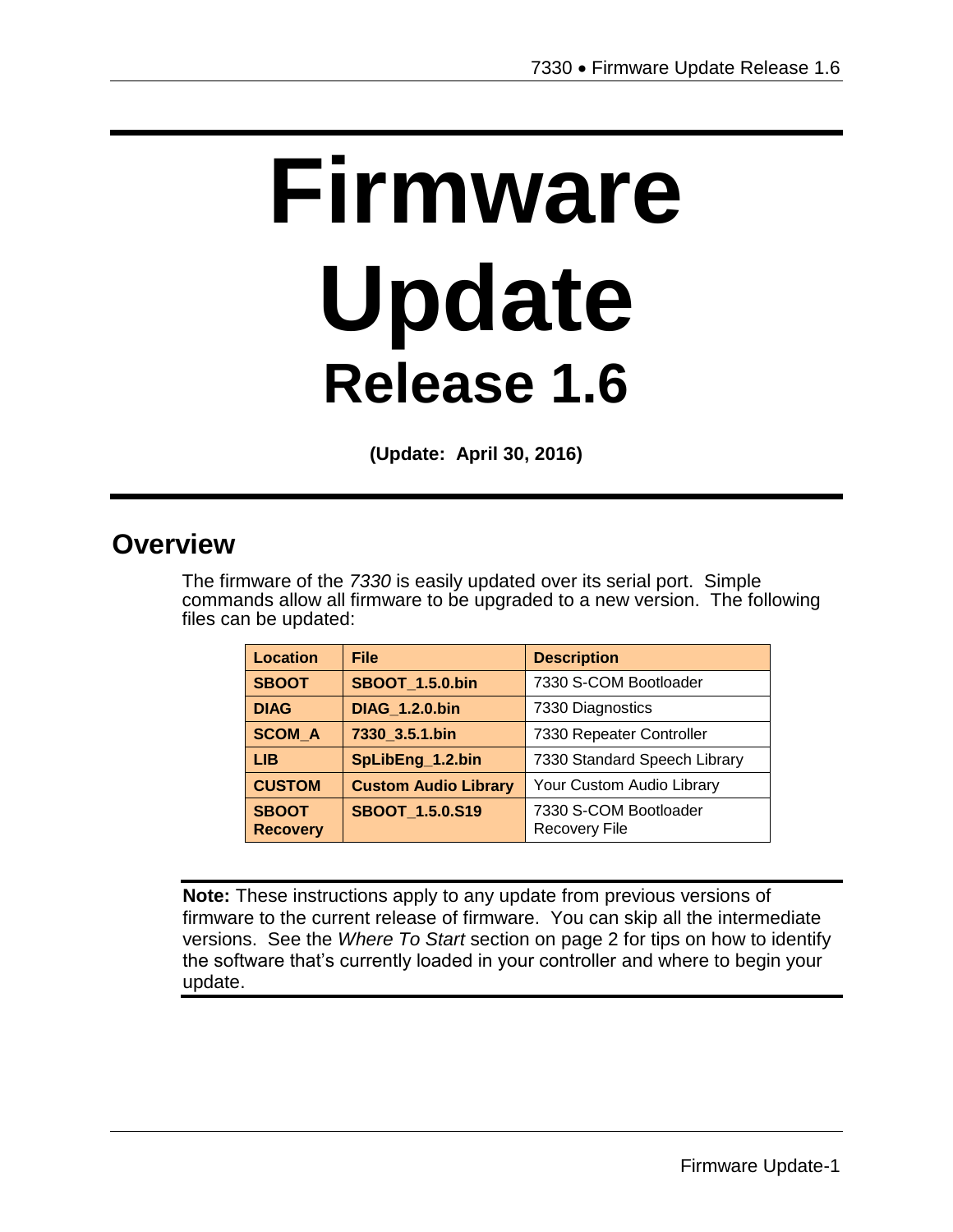# **Materials Required**

The following materials are required to update the 7330 firmware:

- An RS-232 cable connection to the *Console Port* of the controller. By default and in Beta releases, this cable is a straight-through RS-232 cable, DE9S-to-DE9P connected to the RS232-2 connector of the controller. (See *Chapter 8, Serial Port,* for more information.)
- A terminal program that supports X-Modem protocol. For Windows, TeraTerm is preferred, HyperTerm has been tested. Linux users successfully use Minicom. On other operating systems, choose an appropriate terminal program.
- The 7330 files for this release. The latest release is available at:

[http://www.scomcontrollers.com](http://www.scomcontrollers.com/)

**Note:** At S-COM, we prefer to use *TeraTerm* on Windows instead of *HyperTerm*. We've found that HyperTerm is just too difficult for many users to configure. See the Chapter 8, Serial Port, in the User Manual for additional configuration details.

# **Where To Start**

There are separate procedures to update the firmware in your controller depending on the version of firmware currently installed in your controller and whether you need to recover your controller from a problem with the firmware load. Here's a table you can use to identify the firmware release installed on your controller:

| <b>Release</b>  | <b>Go To</b> | <b>Repeater</b><br><b>Version</b> | <b>SBOOT</b><br><b>Version</b> |
|-----------------|--------------|-----------------------------------|--------------------------------|
| 1.1 or Newer    | Page 3       | 3.06 or Newer                     | 1.1.0 or Newer                 |
| 1.0             | Page 23      | 3.05                              | 1.0.0                          |
| <b>Beta</b>     | Page 28      | 3.01 thru 3.04                    | 0.3.1                          |
| <b>Recovery</b> | Page 34      | All                               | All                            |

**Warning:** this update procedure may erase your controller programming. Be sure you have your configuration saved or recorded so that it can be reloaded after updating the firmware, if required. We recommend that controller commands be typed into a text file for easy downloading following an update. You can also save the configuration in the controller. See *Chapter 8, Serial Port,* for more information on serial command formats and configuration management.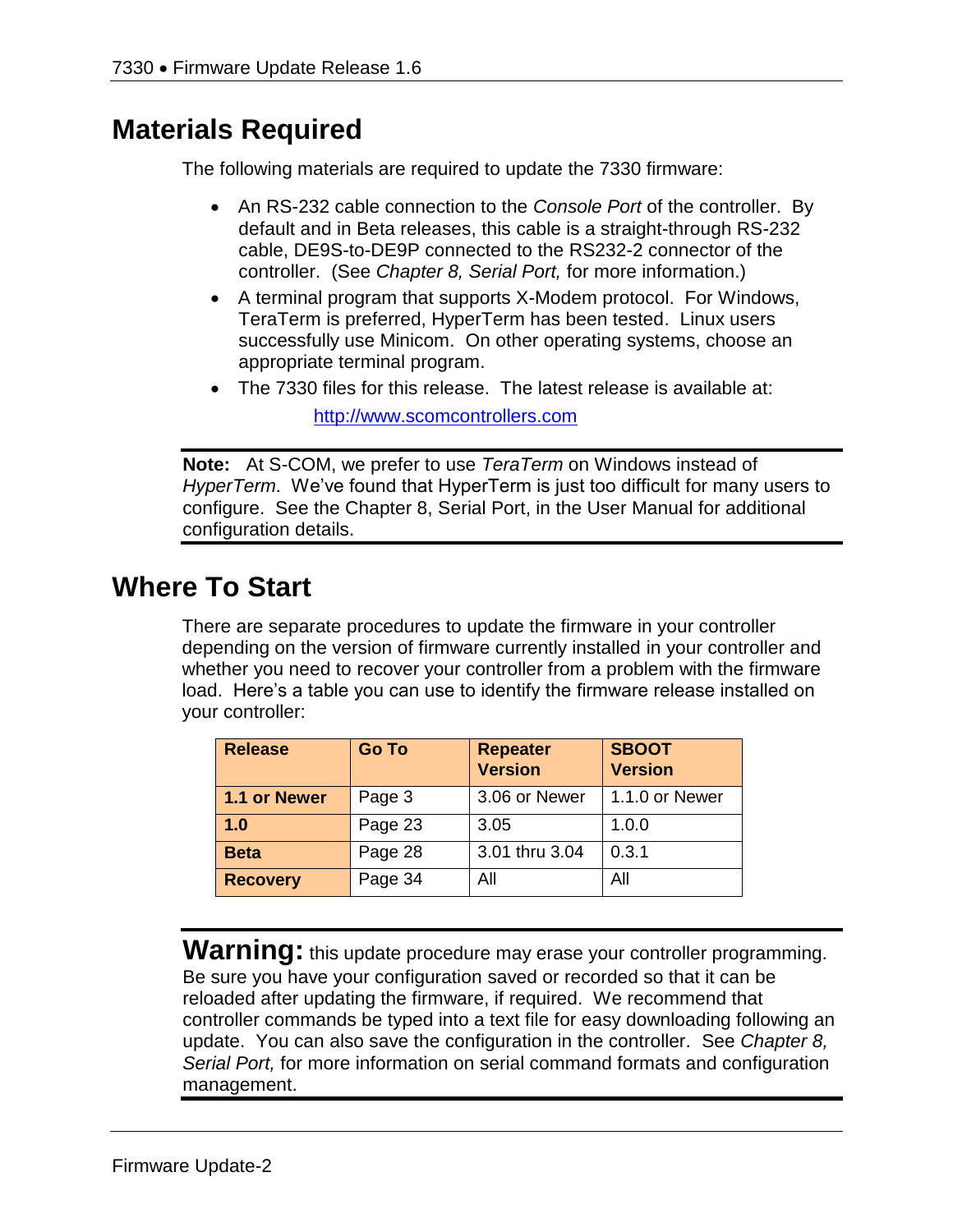## **Updating From Release 1.1 and newer**

To update the firmware or speech libraries of your controller, you will use the commands of the built-in SBOOT utility. This utility has commands to display the current versions, erase file locations, upload and download files, set the time and other functions. You can view information about using the SBOOT commands in the User Manual starting on page 8-16.

To update one or more files in your controller from Release 1.1 or newer, perform the following steps.

**Note:** As of Release 1.0, you no longer have to remove the cover of the *7330 Controller* to install a jumper to perform a firmware update. Instead, you will enter a console command to the controller to stop the repeater controller program and execute the SBOOT utility.

- 1. Install the RS-232 cable between your computer's RS-232 port and the *Console* serial port on the rear panel of the 7330. By default, the *Console Port* is assigned to RS232-2. If you changed the assignment of the *Console Port*, install the cable to RS232-1.
- 2. Run the terminal program. (Note: Examples will use TeraTerm.)
- 3. At the 7330 controller serial port prompt, type sboot<enter>. The LEDs on the front panel of your controller will scan left-to-right as an indication that your repeater is off-the-air. The flashing LEDs also indicate that SBOOT is running properly. Your screen will show the following display:

```
SCOM 7330 SBOOT V1.4.0
7330 Controller Storage Management
 T - Show Time 
Tmmddyyhhmmssw - Set Time (w=0=Sunday)
S - Save Repeater Configuration
R - Restore Repeater Configuration
 E - Erase Files
 L - Load File from a PC to Flash
 U - Upload File from Flash to a PC
 D - Flash Directory
P - Set Baudrate of Console Port
 N - Set Baudrate of Auxiliary Port
 W - Set Console Port Number
B - Boot from Flash
 X - Reboot SBOOT from Flash
H - Help
Time: 091708-091211-3
Battery OK.
SBOOT>
```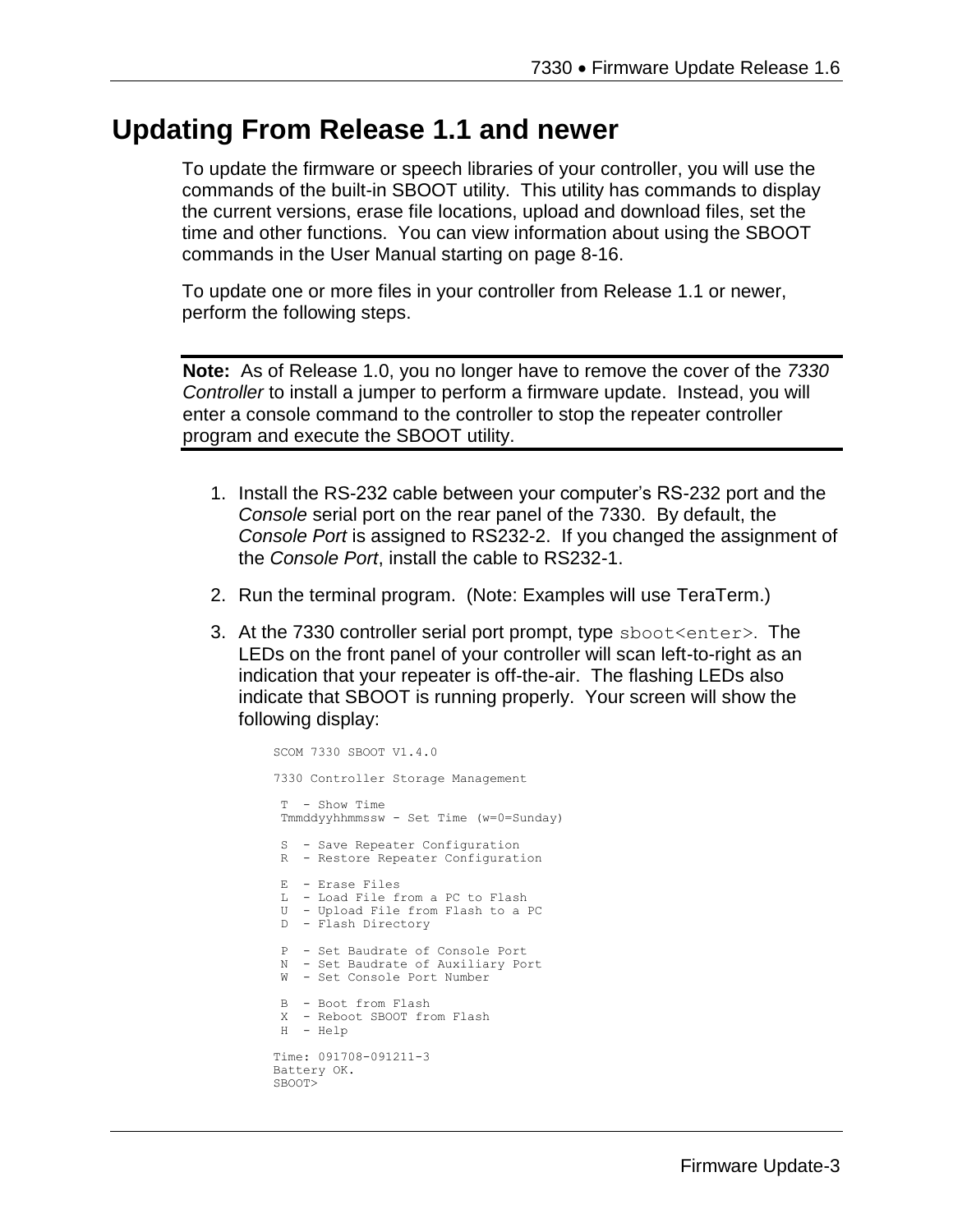**Note**: The following commands are available in SBOOT version 1.1.0 and newer:

- $\bullet$  H<enter> enter at any time to display the help menu.
- $T$  <enter >  $-$  display the current time in the controller.
- Tmmddyyhhmmssw<enter> set the time in the controller.
- D<enter> -- display a list of the files and their versions currently stored in the controller.
- E<enter> -- erase a file. A submenu is presented.
- L<enter> -- Load a file from your computer to the controller using X-Modem-CRC. A submenu is presented.
- Some options on the menu may not be supported.

#### **Set the Time**

4. Verify the Time as shown. The format of the time display is :

mmddyy-hhmmss-w

is the 2-digit month (01-12), 2-digit day-of-month (01-31), 2-digit year (00-99), 2-digit hour (00-23, 24 hour format), 2-digit minute (00-59), 2 digit second (00-59), and the 1-digit day-of-week (0-6, Sunday is 0, Monday is 1, Tuesday is 2, etc.)

5. If required, enter a new time with the following command:

tmmddyyhhmmssw<enter>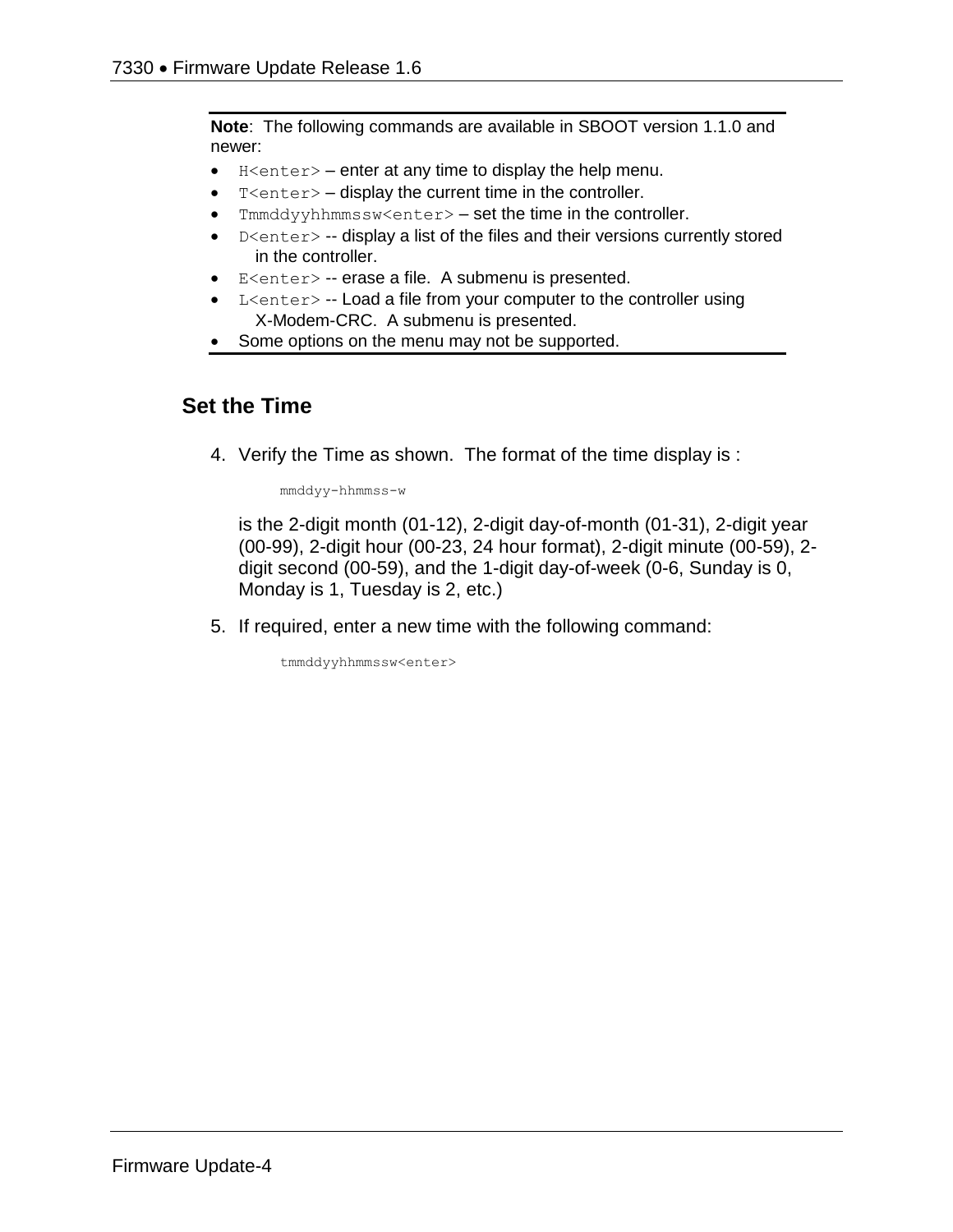### **Display the Directory of Files**

6. Enter D<enter>. The following list of files will be shown: :

| Controller Information<br>Model Number : 7330<br>Serial Number : Proto2 | Manufactured DT: 091709-065554-4<br>Formatted DT : 091709-065458-4<br>Customer Name : Dave's Beta         |  |                                                                 |
|-------------------------------------------------------------------------|-----------------------------------------------------------------------------------------------------------|--|-----------------------------------------------------------------|
| Firmware Files                                                          | Location Name Version Date Type                                                                           |  |                                                                 |
|                                                                         | ----------------- --------                                                                                |  |                                                                 |
|                                                                         | SYSTEM BootROM 1.2.0<br>SBOOT 7330_SBoot 1.2.1 12/22/2009 Program<br>$MFG$ $NQ$ $\overline{1}le$          |  |                                                                 |
| SCOM B No File                                                          | DIAG 7330_Diag 1.2.0 9/4/2009<br>SCOM A 7330 3.2.2 11/7/2010 Program                                      |  | Program                                                         |
| Configuration Files                                                     |                                                                                                           |  |                                                                 |
|                                                                         | Location Mame Version Date Type                                                                           |  |                                                                 |
| CONFIG C No File<br>CONFIG D No File                                    | CONFIG A Active140611 6/11/14 09:27 Configuration<br>CONFIG_B ColdReset140328 3/28/14 15:11 Configuration |  |                                                                 |
| Speech Files                                                            | Location Name Version Date                                                                                |  | Type                                                            |
|                                                                         | LIB SCOM Sp Lib Eng 1.2.0 5/8/2011 Speech Library                                                         |  | CUSTOM SCOM Cust ALib 1.0.0 09/09/09 12:00 Custom Audio Library |

The first section of the display, "Controller Info", shows information about your specific controller: the Model Number, Serial Number, etc.

The balance of the display "Directory/File" status shows the Name, Version, Date, and Type of file currently stored in your controller. We will be checking these versions to determine which files need to be updated.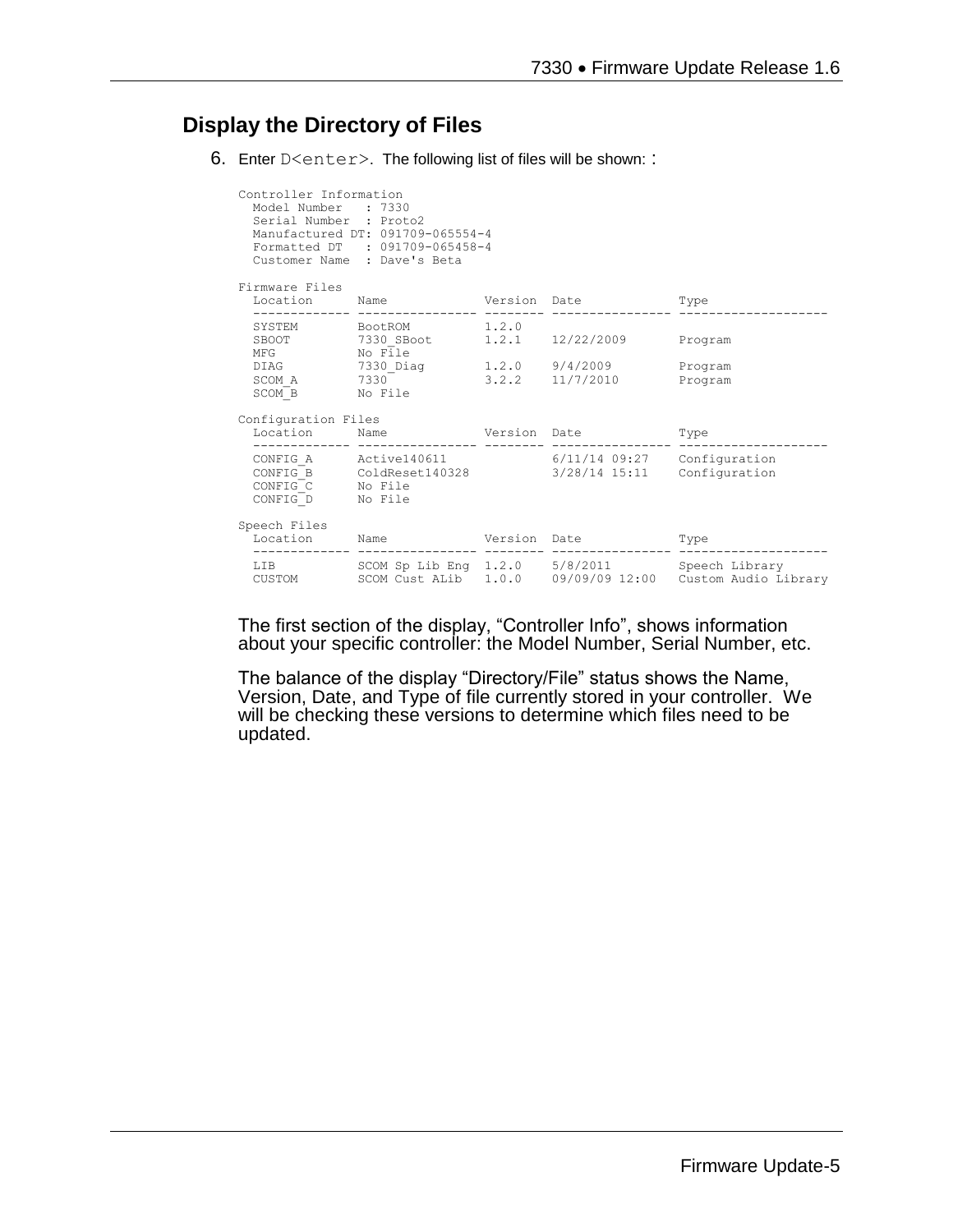# **Updating SBOOT**

Check the version of SBOOT on the Directory/File Status display. If the version shown on the display is older than the new version shipped to you in the update, perform the following steps. Otherwise, skip forward to update other files beginning on page 10.

**Caution:** do not remove power from the controller during the following steps! Doing so will make your controller inoperative and require a special recovery procedure. Call us if this happens and we will walk you through it!

1. Erase the existing SBOOT program by entering the following command:

e<enter>

You will see the following submenu:

Erase a File from Flash: 0 - SBOOT 1 - Diagnostics 2 - 7330 Repeater Controller 3 - Speech Library Q - Return to Main Menu H - Redisplay these options

Enter File Erase Option>

Select the option to erase SBOOT (*Tip:* use zero):

0<enter>

You will be asked to confirm the erase:

Enter Y to erase the file, N to cancel>y

You will see the following message displayed:

Erasing...Done.

2. Load the new version of SBOOT by entering the following command:

L<enter>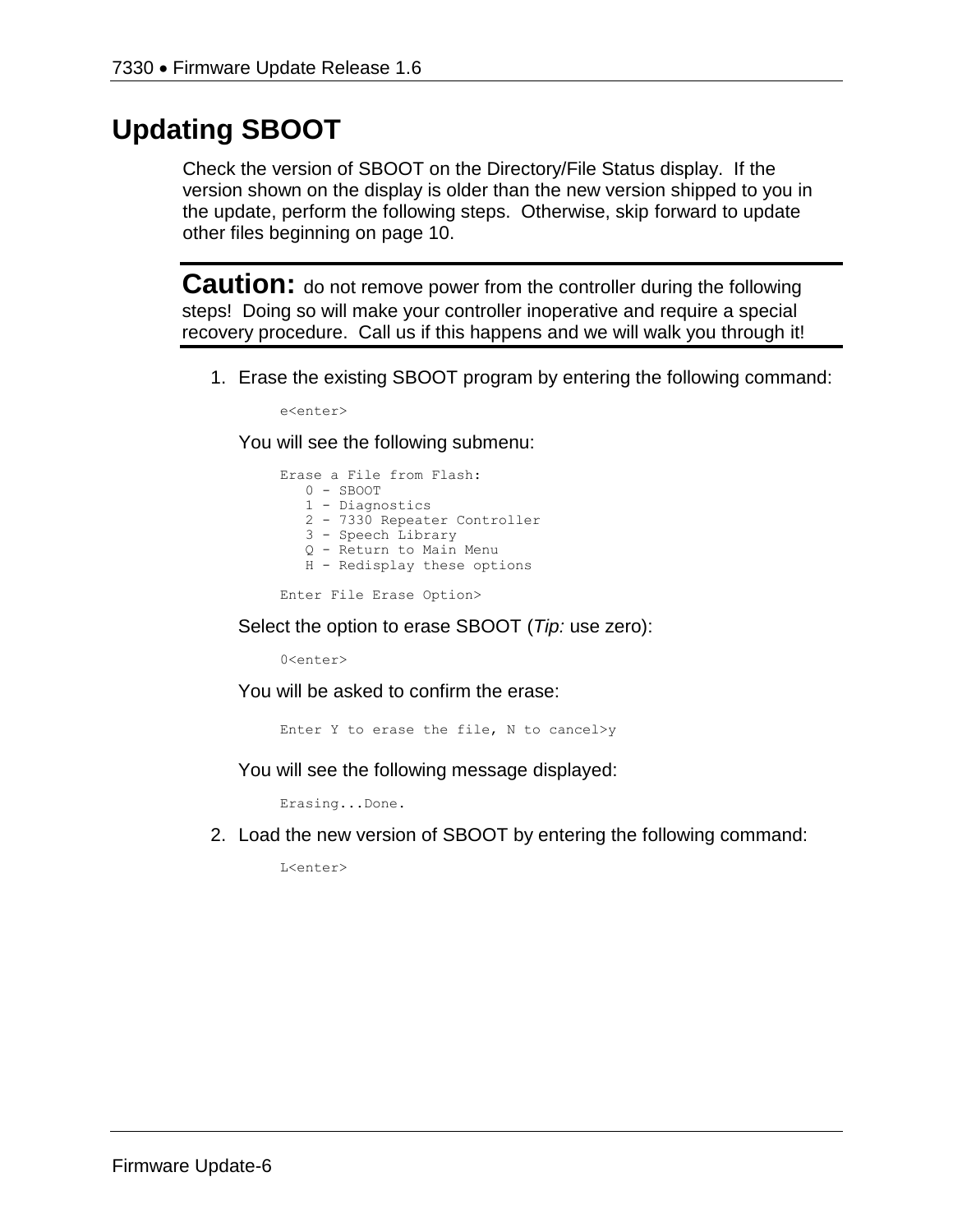You will see the following submenu:

```
Load a File to Flash from a PC:
    0 - SBOOT
    1 - Diagnostics
    2 - 7330 Repeater Controller
    3 - Speech Library
    Q - Return to Main Menu
    H - Redisplay these options
Enter File Load Option>
```
Select the option to load SBOOT (*Tip:* use zero):

 $0$ canter>

You will be asked to confirm the load:

Enter Y to load the file, N to cancel>y

You will be asked to confirm the erase of the selected location. (This command was added in SBOOT Version 1.4.1. You do not need to do this again if you erased this location previously. )

```
Erase this location before the load?
Enter Y to Erase, N to Continue>y
```
You will now see one or more "C" characters displayed. These are being sent by the controller to tell your terminal emulator that it's ready to receive the file.

Transfer the file to flash using XModem. Start XModem Send-CRC... CCCCC

The controller will wait 60 seconds for you to select a file and begin the transfer. At the end of 60 seconds, the controller will display Load Cancelled and the prompt. You can then begin another transfer.

3. In TeraTerm, send the new SBOOT  $x.y.z.bin$  file using the X-Modem protocol. Click *File,Transfer*, *X-Modem*, then *Send...* The *TeraTerm: XMODEM Send* dialog is displayed. Select the new SBOOT  $x.y.z$ . bin file from the list of displayed files. Select the CRC transfer option. Click on the *Open* button to send the file. A dialog is displayed showing the transfer status. When TeraTerm is done sending the file, the dialog disappears.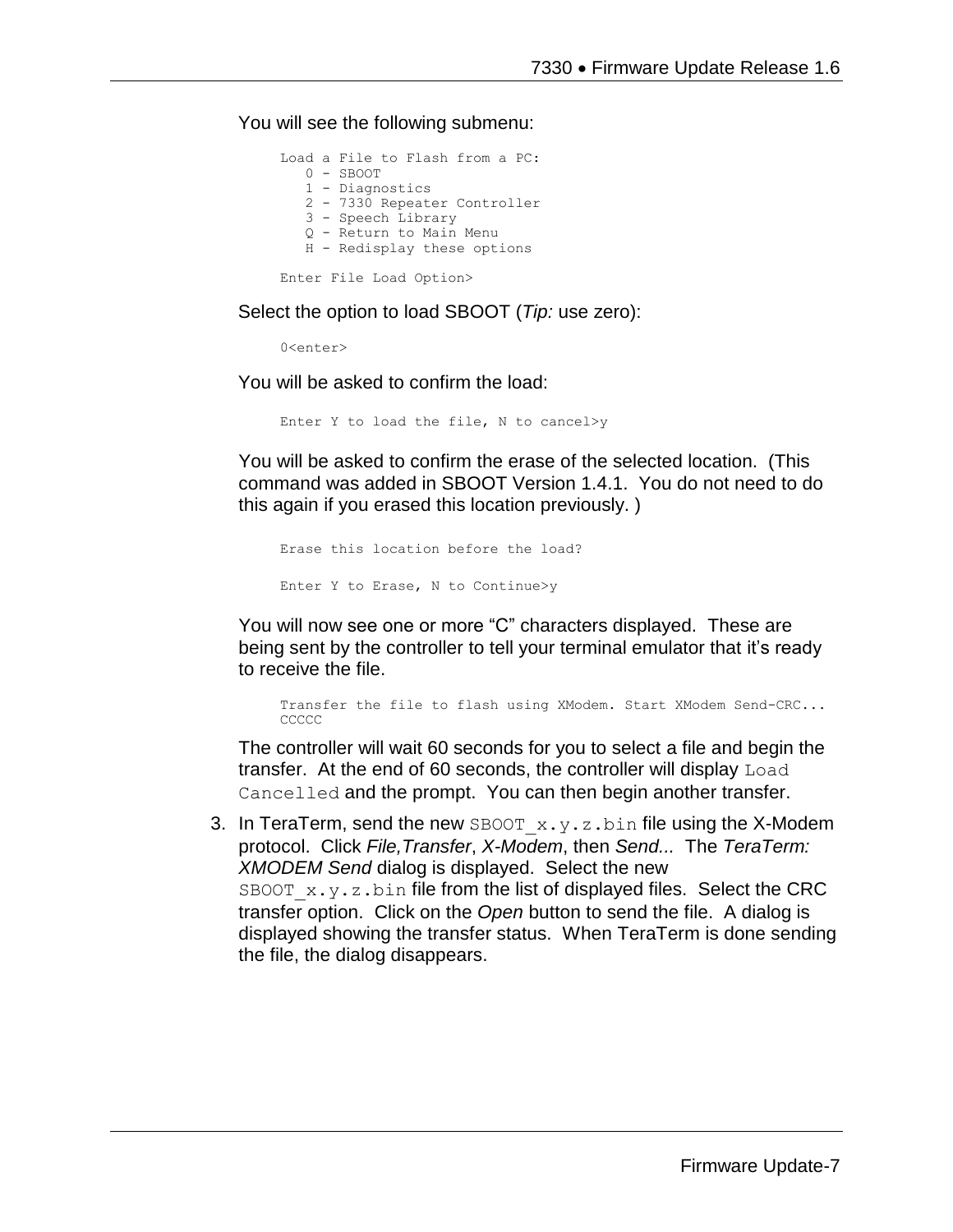4. On the display, the following message is displayed:

```
Transfer the file to flash using XModem. Start XModem Send-CRC...
CCCCC
Done.
```
It is ok if a different number of "C" characters are shown.

**If you see Done**, the new file has been successfully loaded into the flash. Go to page 10, *Updating DIAG (Diagnostics)*.

#### **If the** *Tera Term: Send File* **dialog closes and you still see just**:

```
Transfer the file to flash using XModem. Start XModem Send-CRC...
CCCCC
```
wait for the controller's transfer timer to expire.

You will then see:

```
Transfer the file to flash using XModem. Start XModem Send-CRC...
CCCCC
Load Cancelled.
```
Go back to step 2 and start the transfer again. It is not necessary to erase the file again if the load does not complete. Just start the transfer again. Be sure that you're clicking *File, Transfer, X-Modem, Send* to send the file and selecting CRC. You must **not** be using the *File, Send File…* command; this command will not work as it does not use the X-Modem-CRC protocol for the transfer.

**Note:** Once the new version of SBOOT  $x \cdot y \cdot z \cdot b$  in is successfully loaded into the flash, it is safe once again to remove the power from the controller, though not necessary at this time.

5. Display the directory and verify the version of the new file:

D<enter>

6. Load and execute the new version of SBOOT from the flash by entering the following command:

B<enter>

You will see the following submenu:

Load and Execute a Program from Flash: 0 - SBOOT 1 - Diagnostics 2 - 7330 Repeater Controller 3 - 7330 Repeater Controller - Cold Start, Erase Your Programming Q - Return to Main Menu H - Redisplay these options Enter Load and Execute Option>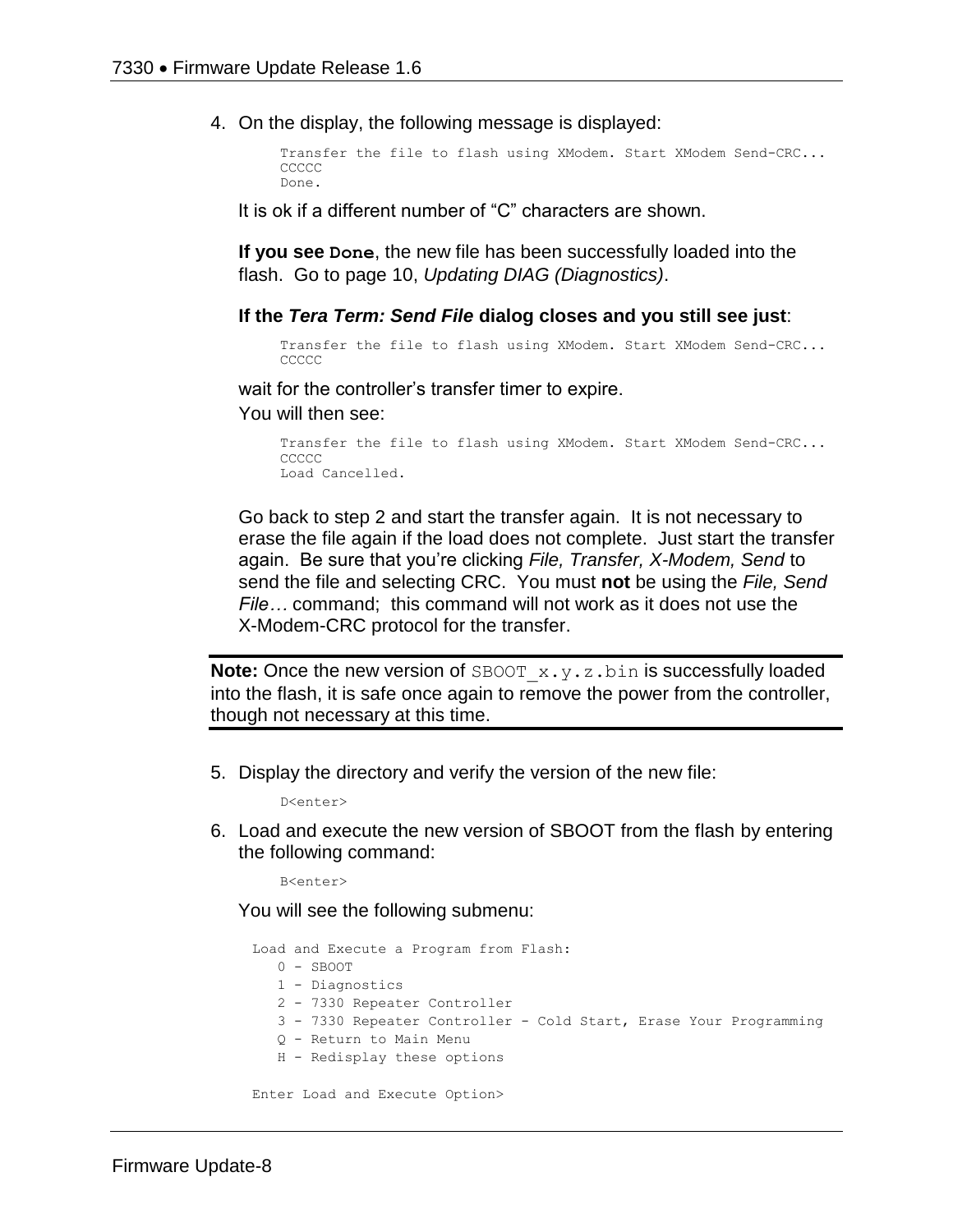Select the option to load and execute SBOOT (*Tip:* use zero):

0<enter>

If you're updating from SBOOT version 1.1.0, the new version of SBOOT automatically prepares the controller for the new Custom Audio Library support. You will see the following message when it starts:

Custom Audio Library upgrade in progress...Done.

If you're updating a newer version, you will not see this message. You're controller already supports the Custom Audio Library.

If you're updating from SBOOT version 1.1.0, the new version of SBOOT automatically prepares the controller for the new Configuration File Management support. You will see the following message when it starts:

Configuration Upgrade in Progress...Done.

If you're updating a newer version, you will not see this message. You're controller already supports Configuration File Management.

7. Continue updates of your controller on the next page.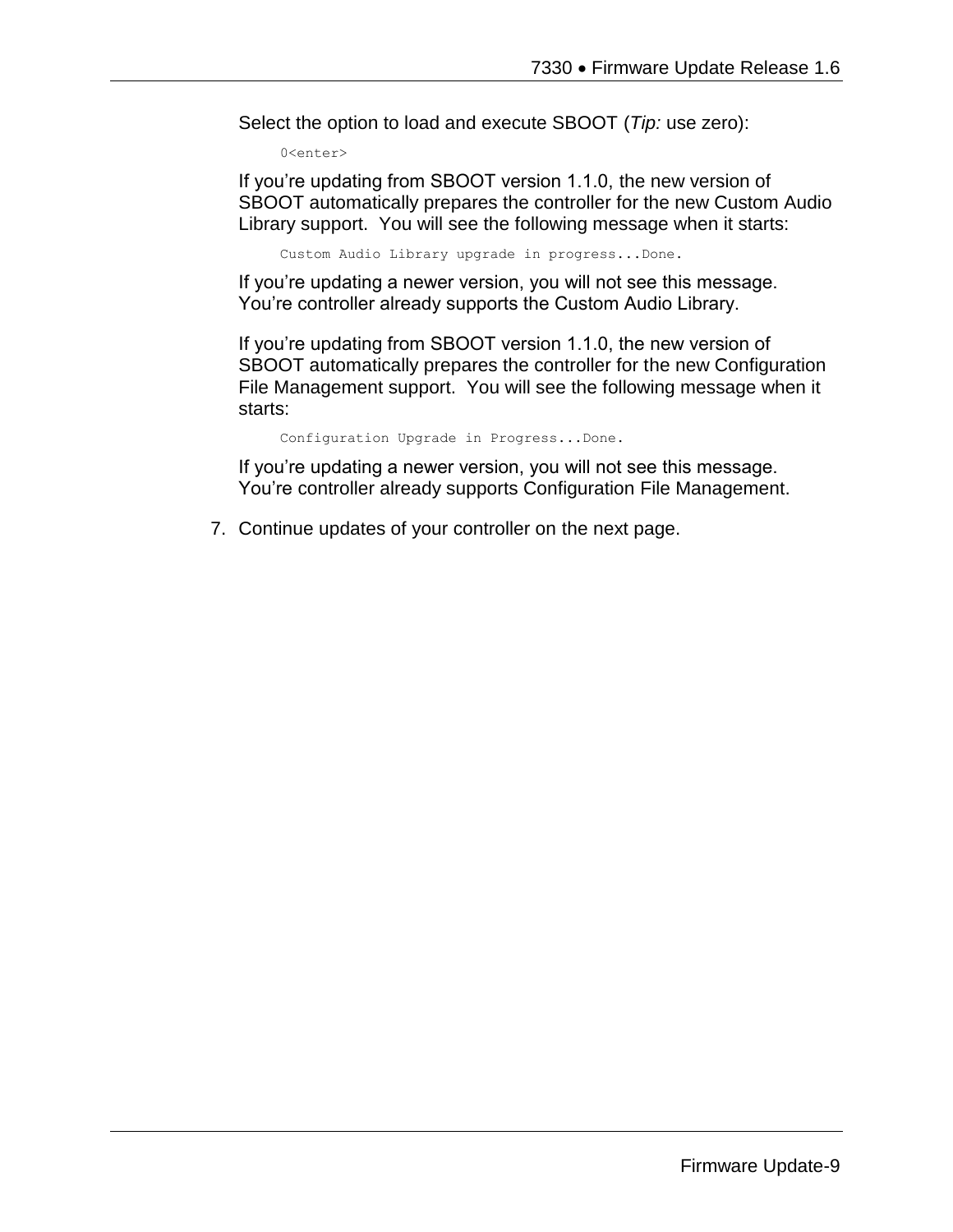# **Updating DIAG (Diagnostics)**

Check the version of DIAG on the Directory/File Status display as shown on page 5 by typing d<enter>. If the version shown on the display is older than the new version shipped to you in the update, perform the following steps. Otherwise, skip to *Updating 7330 Repeater Controller Program* on page 13.

**Note:** The restriction on power cycling of the controller does not apply to DIAG. If you turn off the power during a DIAG update, you should start over at step 1 on this page.

1. Erase the existing DIAG program by entering the following command:

E<enter>

You will see the following submenu:

Erase a File from Flash: 0 - SBOOT 1 - Diagnostics 2 - 7330 Repeater Controller 3 - Speech Library 4 – Custom Audio Library Q - Return to Main Menu H - Redisplay these options

Enter File Erase Option>

#### Select the option to erase Diagnostics

1<enter>

You will be asked to confirm the erase:

Enter Y to erase the file, N to cancel>y

You will see the following message displayed:

Erasing...Done.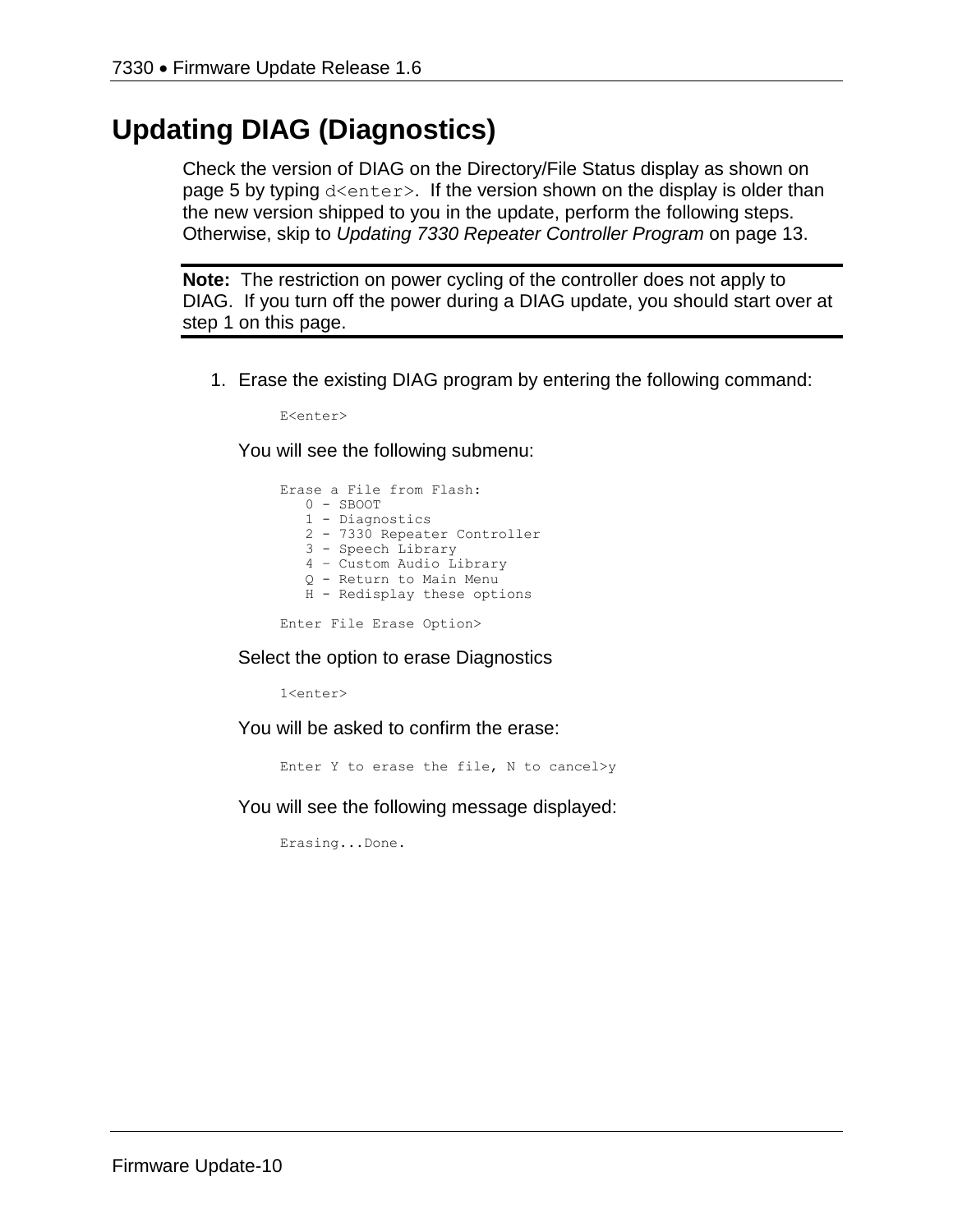2. Load the new version of DIAG by entering the following command:

```
L<enter>
```
You will see the following submenu:

|  | Load a File to Flash from a PC: |
|--|---------------------------------|
|  | $0 -$ SBOOT                     |
|  | 1 - Diagnostics                 |
|  | 2 - 7330 Repeater Controller    |
|  | 3 - Speech Library              |
|  | 4 - Custom Audio Library        |
|  | 0 - Return to Main Menu         |
|  | H - Redisplay these options     |
|  |                                 |

Enter File Load Option>

Select the option to load Diagnostics

1<enter>

You will be asked to confirm the load:

Enter Y to load the file, N to cancel>y

You will be asked to confirm the erase of the selected location. (This command was added in SBOOT Version 1.4.1. You do not need to do this again if you erased this location previously. )

Erase this location before the load? Enter Y to Erase, N to Continue>y

You will now see one or more "C" characters displayed. These are being sent by the controller to tell your terminal emulator that it's ready to receive the file.

Transfer the file to flash using XModem. Start XModem Send-CRC... CCCCC

The controller will wait 60 seconds for you to select a file and begin the transfer. At the end of 60 seconds, the controller will display Load Cancelled and the prompt. You can then begin another transfer.

3. In TeraTerm, send the new DIAG  $x, y, z, b$  in file using the X-Modem protocol. Click *File, Transfer*, *X-Modem*, then *Send...* The *TeraTerm: XMODEM Send* dialog is displayed. Select the new DIAG\_x.y.z.bin file from the list of displayed files. Select the CRC transfer option. Click on the *Open* button to send the file. A dialog is displayed showing the transfer status. When TeraTerm is done sending the file, the dialog disappears.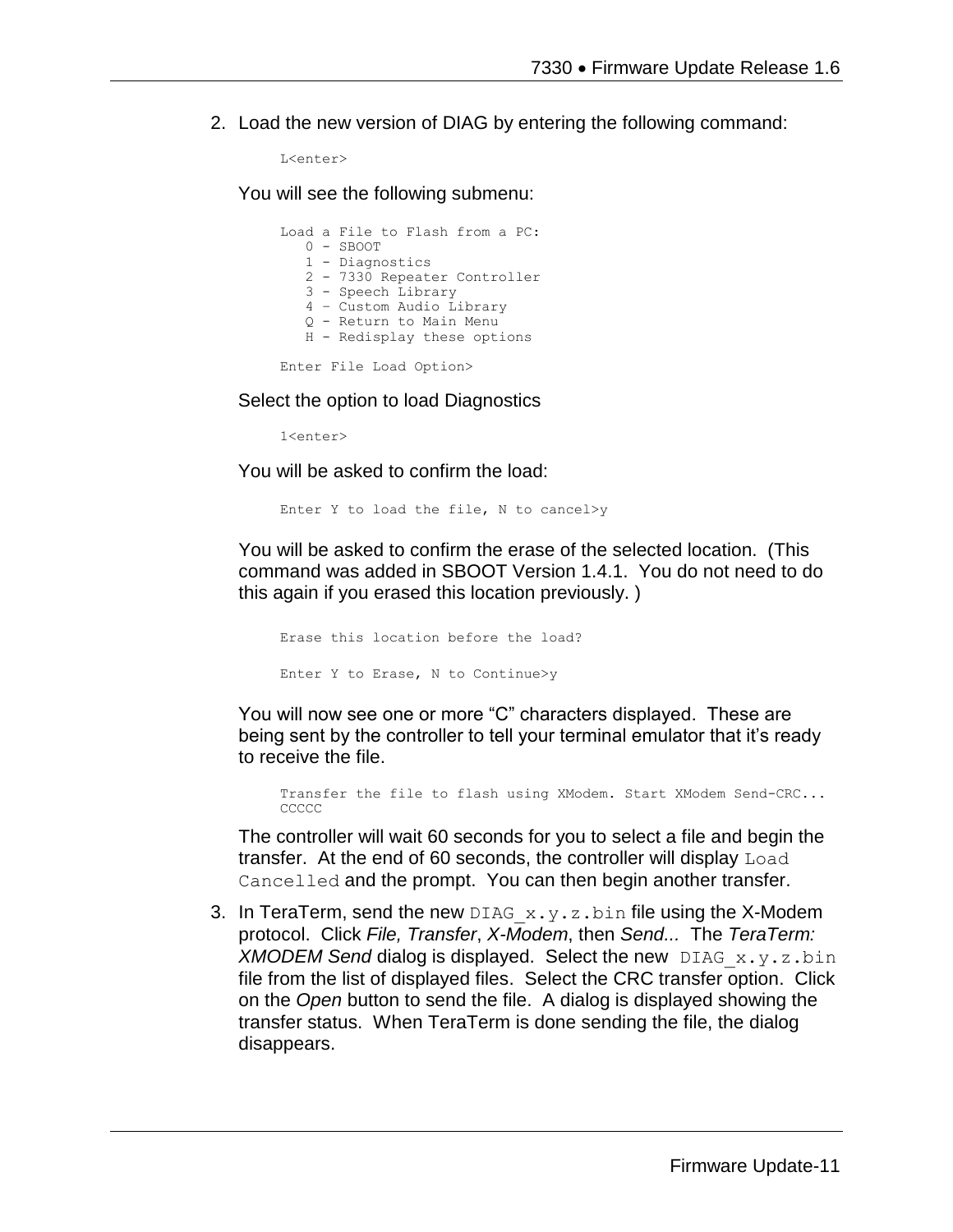4. On the display, the following message is displayed:

```
Transfer the file to flash using XModem. Start XModem Send-CRC...
CCCCC
Done.
```
It is ok if a different number of "C" characters are shown.

**If you see Done**, the new file has been successfully loaded into the flash. Go to step 5.

**If the** *Tera Term: Send File* **dialog closes and you still see just**:

Transfer the file to flash using XModem. Start XModem Send-CRC... **CCCCC** 

wait for the controller's transfer timer to expire. You will then see:

Transfer the file to flash using XModem. Start XModem Send-CRC... **CCCCC** Load Cancelled.

Go back to step 2 and start the transfer again. It is not necessary to erase the file again if the load does not complete. Just start the transfer again. Be sure that you're clicking *File, Transfer, X-Modem, Send* to send the file. You must **not** be using the *File, Send File…* command; this one will not work.

**Note:** A normal upload usually takes less than 30 seconds. If SBOOT recognizes a file compatibility issue, it could take up to 2 minutes for the transfer to be canceled.

5. Display the directory and verify the version is of the new file:

D<enter>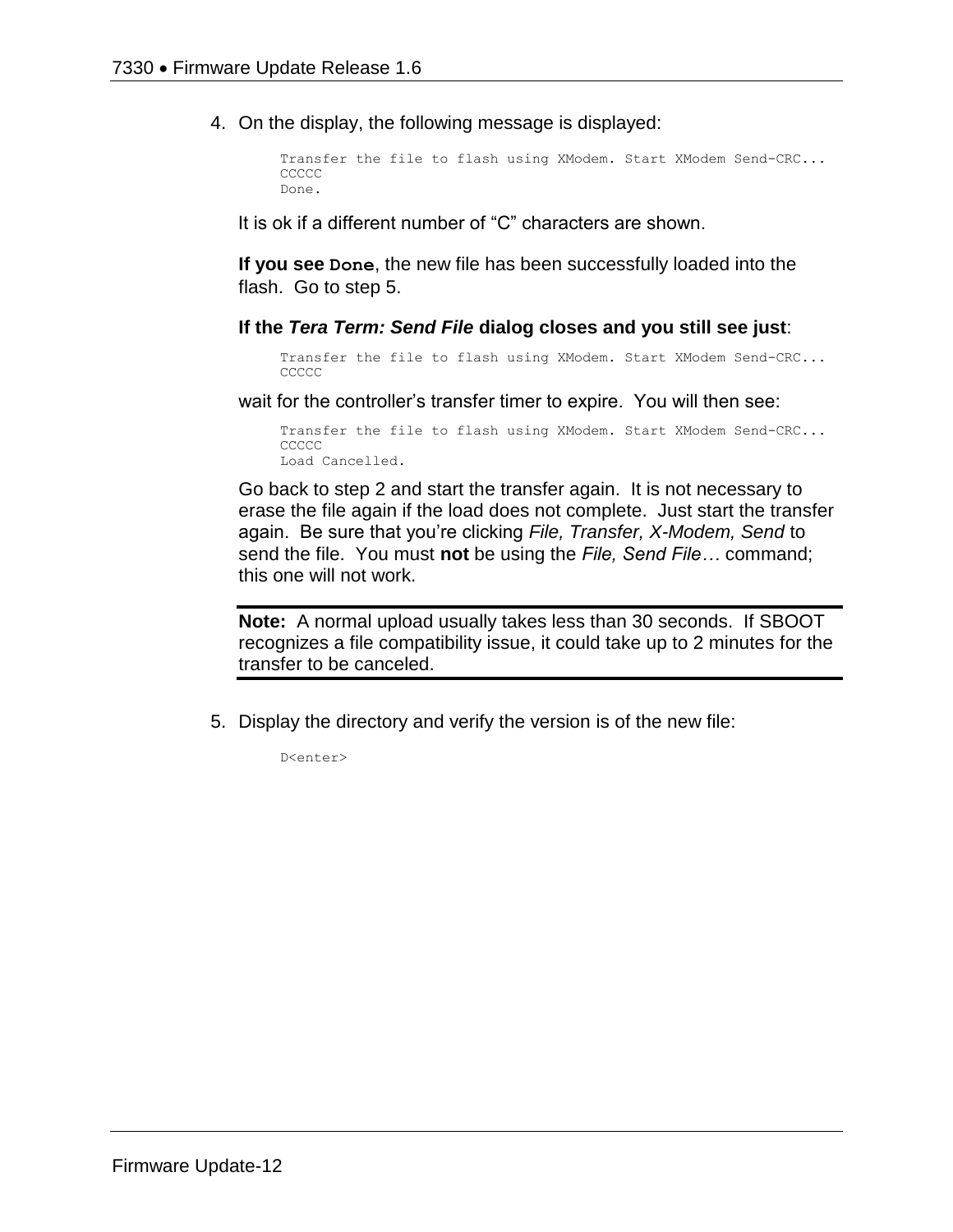# **Updating 7330 Repeater Controller Program (SCOM\_A)**

**Note:** The SBOOT Directory display uses the name SCOM A to refer to the storage location for the 7330 Repeater Controller program. The update process described below first erases the SCOM\_A location then copies a new version of the 7330 Repeater Controller firmware to the SCOM\_A location.

Check the version of SCOM\_A on the Directory/File Status display. If the version shown on the display is older than the new version shipped to you in the update, perform the following steps. Otherwise, skip to *Updating The Standard Speech Library* on page 16.

**Note:** The restriction on power cycling of the controller does not apply to the 7330 Repeater Controller program.

1. Erase the existing SCOM A program by entering the following command:

E<enter>

You will see the following submenu:

|  | Erase a File from Flash:     |
|--|------------------------------|
|  | $0 -$ SBOOT                  |
|  | 1 - Diagnostics              |
|  | 2 - 7330 Repeater Controller |
|  | 3 - Speech Library           |
|  | 4 - Custom Audio Library     |
|  | 0 - Return to Main Menu      |
|  | H - Redisplay these options  |
|  |                              |

Enter File Erase Option>

Select the option to erase the 7330 Repeater Controller program:

2<enter>

You will be asked to confirm the erase:

Enter Y to erase the file, N to cancel>y

You will see the following message displayed:

Erasing...Done.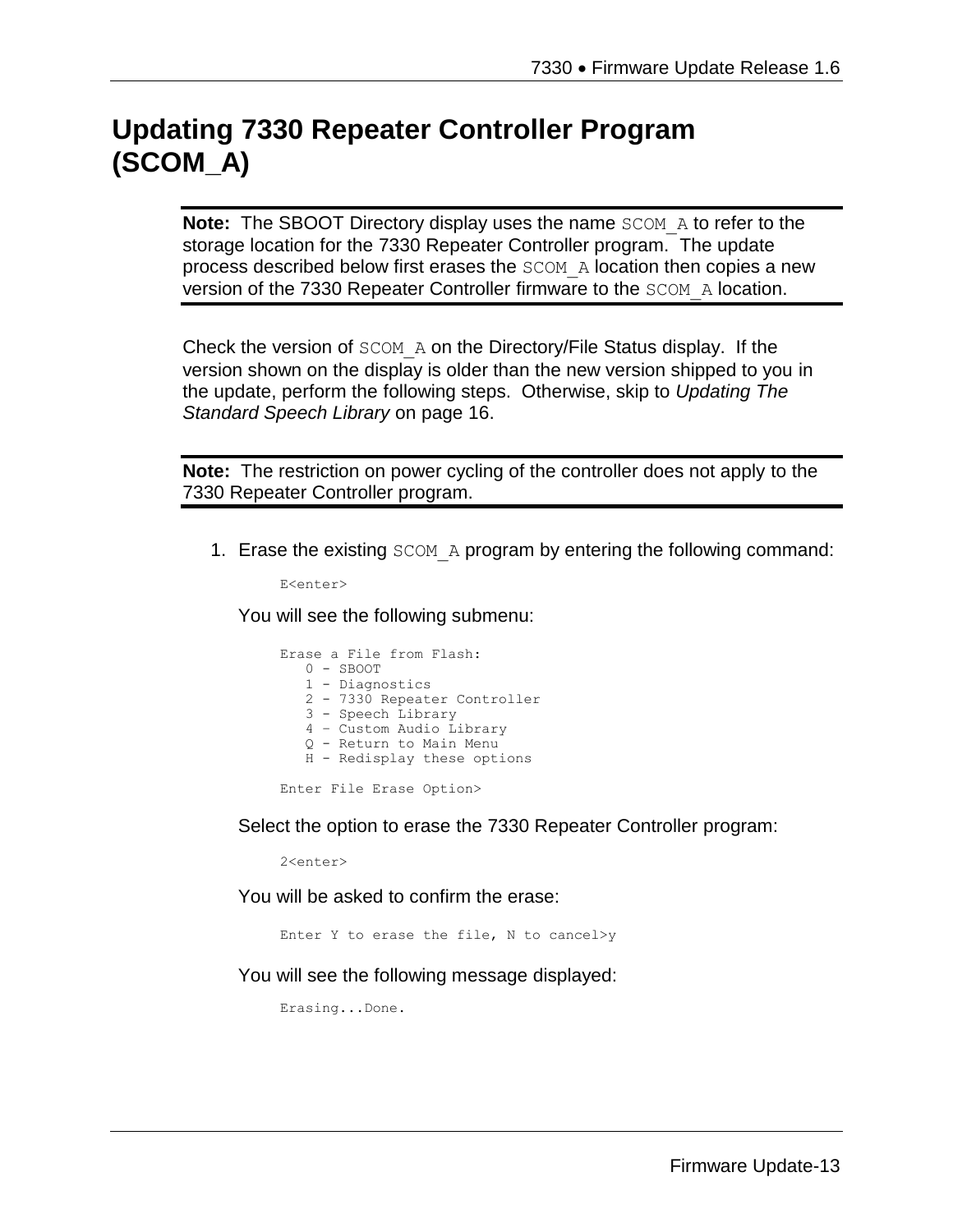2. Load the new version of SCOM A by entering the following command:

L<enter>

You will see the following submenu:

Load a File to Flash from a PC: 0 - SBOOT 1 - Diagnostics 2 - 7330 Repeater Controller 3 - Speech Library 4 – Custom Audio Library Q - Return to Main Menu H - Redisplay these options Enter File Load Option>

Select the option to load the 7330 Repeater Controller program:

2<enter>

You will be asked to confirm the load:

Enter Y to load the file, N to cancel>y

You will be asked to confirm the erase of the selected location. (This command was added in SBOOT Version 1.4.1. You do not need to do this again if you erased this location previously. )

Erase this location before the load? Enter Y to Erase, N to Continue>y

You will now see will see one or more "C" characters displayed. These are being sent by the controller to tell your terminal emulator that it's ready to receive the file.

Transfer the file to flash using XModem. Start XModem Send-CRC... CCCCC

The controller will wait 60 seconds for you to select a file and begin the transfer. At the end of 60 seconds, the controller will display Load Cancelled and the prompt. You can then begin another transfer.

3. In TeraTerm, send the new  $7330 \times y.$  z.bin file using the X-Modem protocol. Click *File, Transfer*, *X-Modem*, then *Send...* The *TeraTerm: XMODEM Send* dialog is displayed. Select the new 7330\_x.y.z.bin file from the list of displayed files. Select the CRC transfer option. Click on the *Open* button to send the file. A dialog is displayed showing the transfer status. When TeraTerm is done sending the file, the dialog disappears.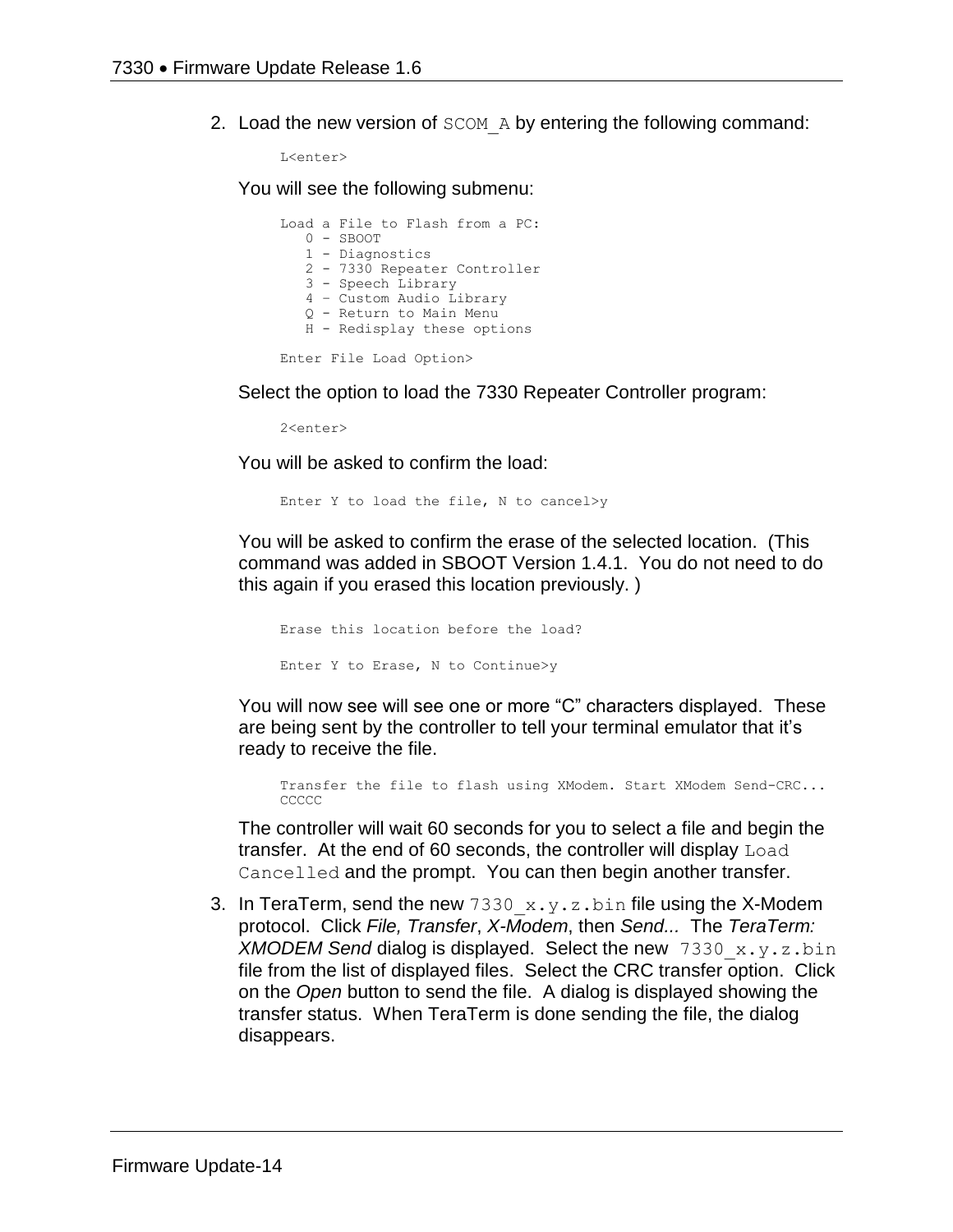4. On the display, the following message is displayed:

```
Transfer the file to flash using XModem. Start XModem Send-CRC...
CCCCC
Done.
```
It is ok if a different number of "C" characters are shown.

**If you see Done**, the new file has been successfully loaded into the flash. Go to step 5.

#### **If the** *Tera Term: Send File* **dialog closes and you still see just**:

Transfer the file to flash using XModem. Start XModem Send-CRC... CCCCC

wait for the controller's transfer timer to expire. You will then see:

Transfer the file to flash using XModem. Start XModem Send-CRC... **CCCCC** Load Cancelled.

Go back to step 2 and start the transfer again. It is not necessary to erase the file again if the load does not complete. Just start the transfer again. Be sure that you're clicking *File, Transfer, X-Modem, Send* to send the file. You must **not** be using the *File, Send File…* command; this one will not work since it does not use the X-Modem protocol.

**Note:** A normal upload usually takes less than 30 seconds. If SBOOT recognizes a file compatibility issue, it could take up to 2 minutes for the transfer to be canceled.

5. Display the directory and verify the version of the new file:

D<enter>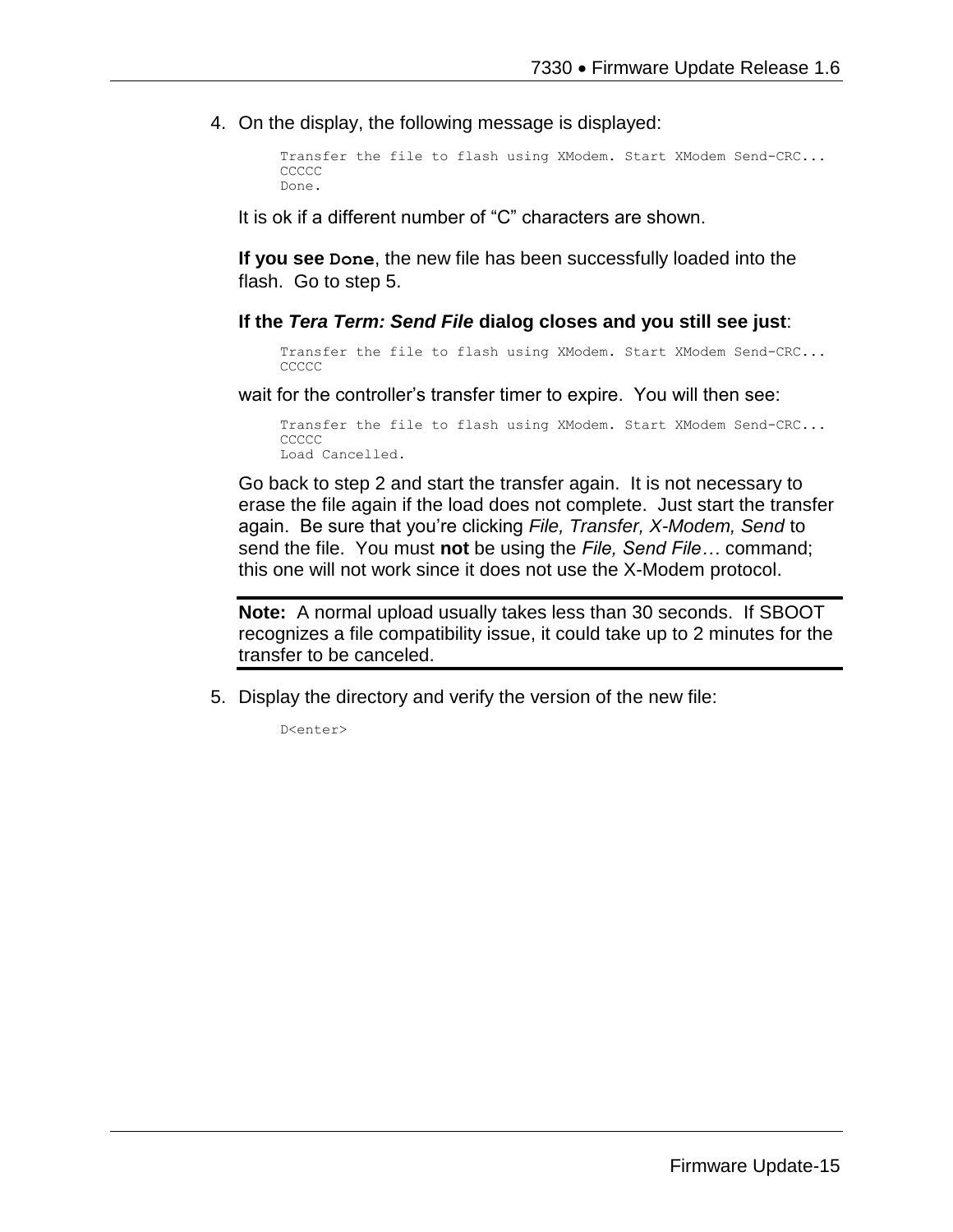## **Updating The Standard Speech Library**

Check the version of LIB on the Speech Files section of the SBOOT Directory/File Status display. If the version shown on the display is older than the new version shipped to you in the update, perform the following steps. Otherwise, skip to *Updating Your Custom Audio Library* on page 19.

**Note:** The restriction on power cycling of the controller does not apply to speech files.

**Note:** As of Release 1.1, the full Speech Library is quite large and will require extra time to complete erase and load operations. For the shortest load time, we recommend that you set the baudrate of the *Console Port* to 57,600 baud. See Chapter 8, Serial Port, of the 7330 Repeater Controller manual on configuring the serial port.

1. Erase the existing Speech Library file by entering the following command:

E<enter>

You will see the following submenu:

| Erase a File from Flash:     |
|------------------------------|
| $0 -$ SBOOT                  |
| 1 - Diagnostics              |
| 2 - 7330 Repeater Controller |
| 3 - Speech Library           |
| 4 - Custom Audio Library     |
| 0 - Return to Main Menu      |
| H - Redisplay these options  |
|                              |

Enter File Erase Option>

Select the option to erase the Speech Library:

3<enter>

You will be asked to confirm the erase:

Enter Y to erase the file, N to cancel>y

You will see the following message displayed:

Erasing...Done.

Erasing of this file can take up to 2 minutes.

2. Load the new version of the Speech Library file by entering the following command:

L<enter>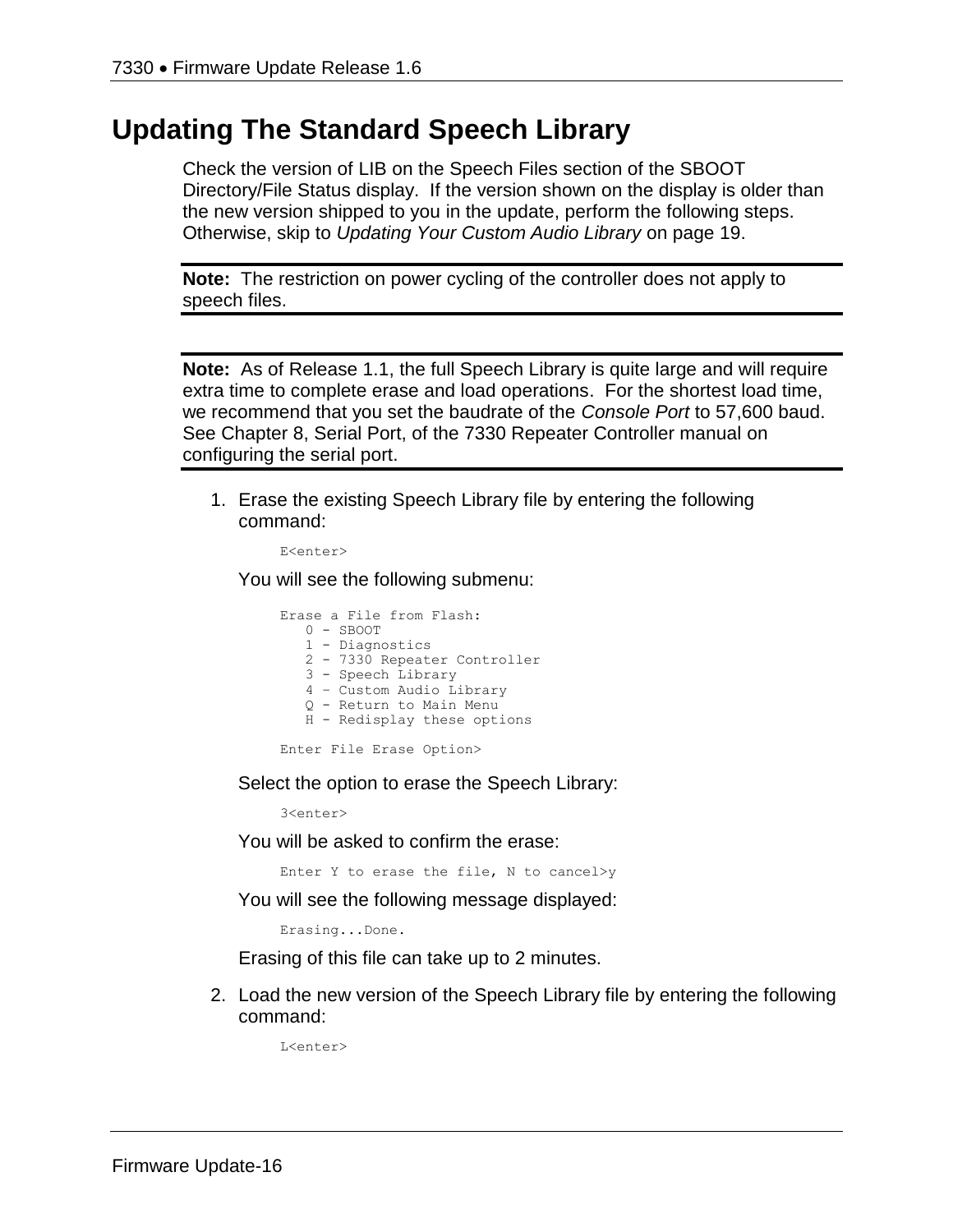You will see the following submenu:

|  | Load a File to Flash from a PC: |
|--|---------------------------------|
|  | $0 -$ SBOOT                     |
|  | 1 - Diagnostics                 |
|  | 2 - 7330 Repeater Controller    |
|  | 3 - Speech Library              |
|  | 4 - Custom Audio Library        |
|  | 0 - Return to Main Menu         |
|  | H - Redisplay these options     |
|  |                                 |
|  | Enter File Load Option>         |

Select the option to load the Speech Library:

3<enter>

You will be asked to confirm the load:

Enter Y to load the file, N to cancel>y

You will be asked to confirm the erase of the selected location. (This command was added in SBOOT Version 1.4.1. You do not need to do this again if you erased this location previously. )

```
Erase this location before the load?
Enter Y to Erase, N to Continue>y
```
You will now see will see one or more "C" characters displayed. These are being sent by the controller to tell your terminal emulator that it's ready to receive the file.

Transfer the file to flash using XModem. Start XModem Send-CRC... CCCCC

The controller will wait 60 seconds for you to select a file and begin the transfer. At the end of 60 seconds, the controller will display Load Cancelled and the prompt. You can then begin another transfer.

- 3. In TeraTerm, send the new  $\text{Spliting }x,y,z$  bin file using the X-Modem protocol. Click *File, Transfer*, *X-Modem*, then *Send...* The *TeraTerm: XMODEM Send* dialog is displayed. Select the new  $SpLibEng \times y.$ z.bin file from the list of displayed files. Select the CRC transfer option. Click on the *Open* button to send the file. A dialog is displayed showing the transfer status. Loading of this file can take up to 30 minutes at 57,600 baud. Lower baudrates take proportionately longer. When TeraTerm is done sending the file, the dialog disappears.
- 4. On the display, the following message is displayed:

```
Transfer the file to flash using XModem. Start XModem Send-CRC...
CCCCC
Done.
```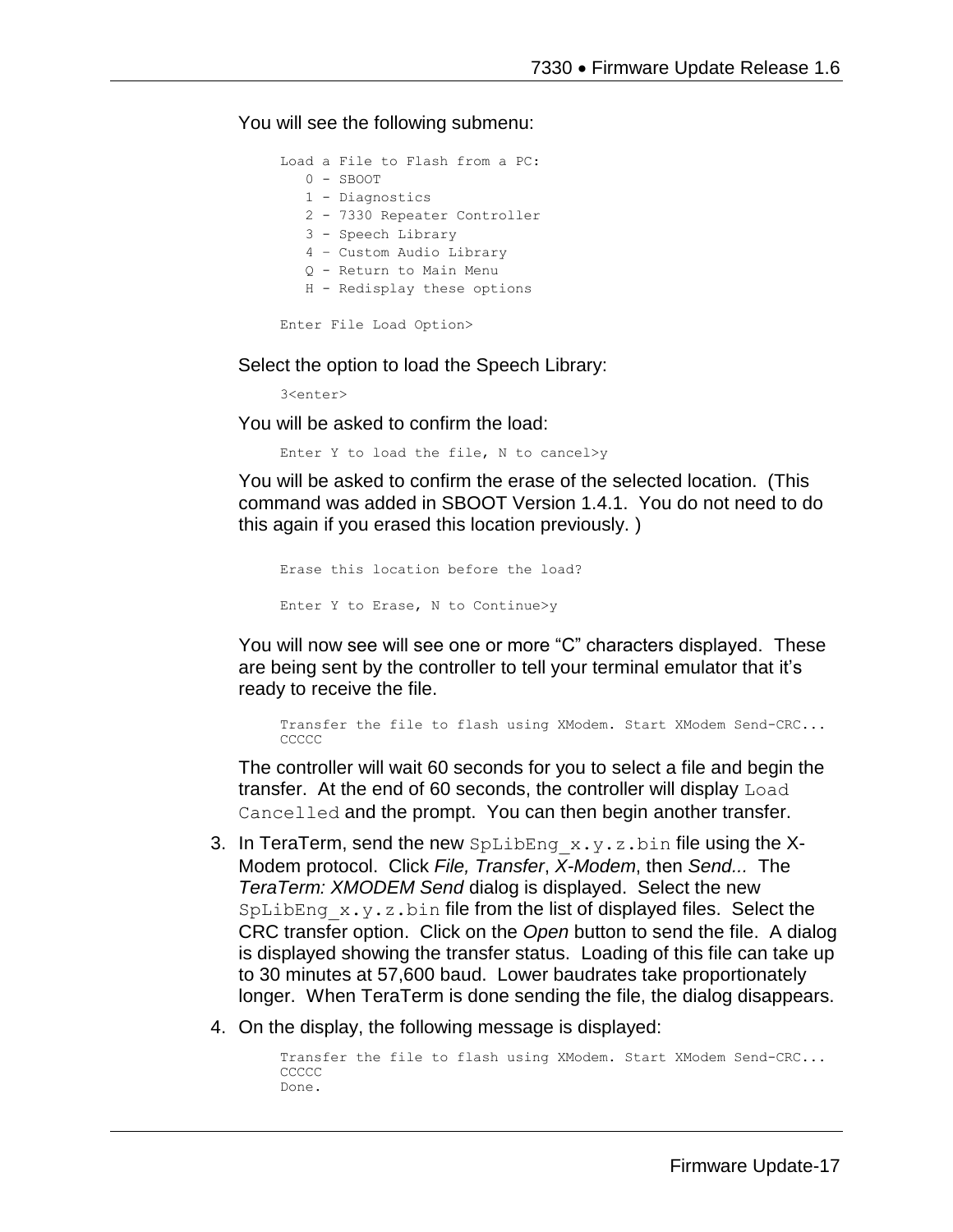It is ok if a different number of "C" characters are shown.

**If you see Done**, the new file has been successfully loaded into the flash. Go to step 5.

**If the** *Tera Term: Send File* **dialog closes and you still see just**:

Transfer the file to flash using XModem. Start XModem Send-CRC... **CCCCC** 

wait for the controller's transfer timer to expire. You will then see:

Transfer the file to flash using XModem. Start XModem Send-CRC... **CCCCC** Load Cancelled.

Go back to step 2 and start the transfer again. It is not necessary to erase the file again if the load does not complete. Just start the transfer again. Be sure that you're clicking *File, Transfer, X-Modem, Send* to send the file. You must **not** be using the *File, Send File…* command; this one will not work.

**Note:** In the current version of firmware, there have been reports of the "Done" message not being displayed when TeraTerm reports that the transfer is complete. If this happens, start the download again at step 2.

5. Display the directory and verify the version of the new file:

D<enter>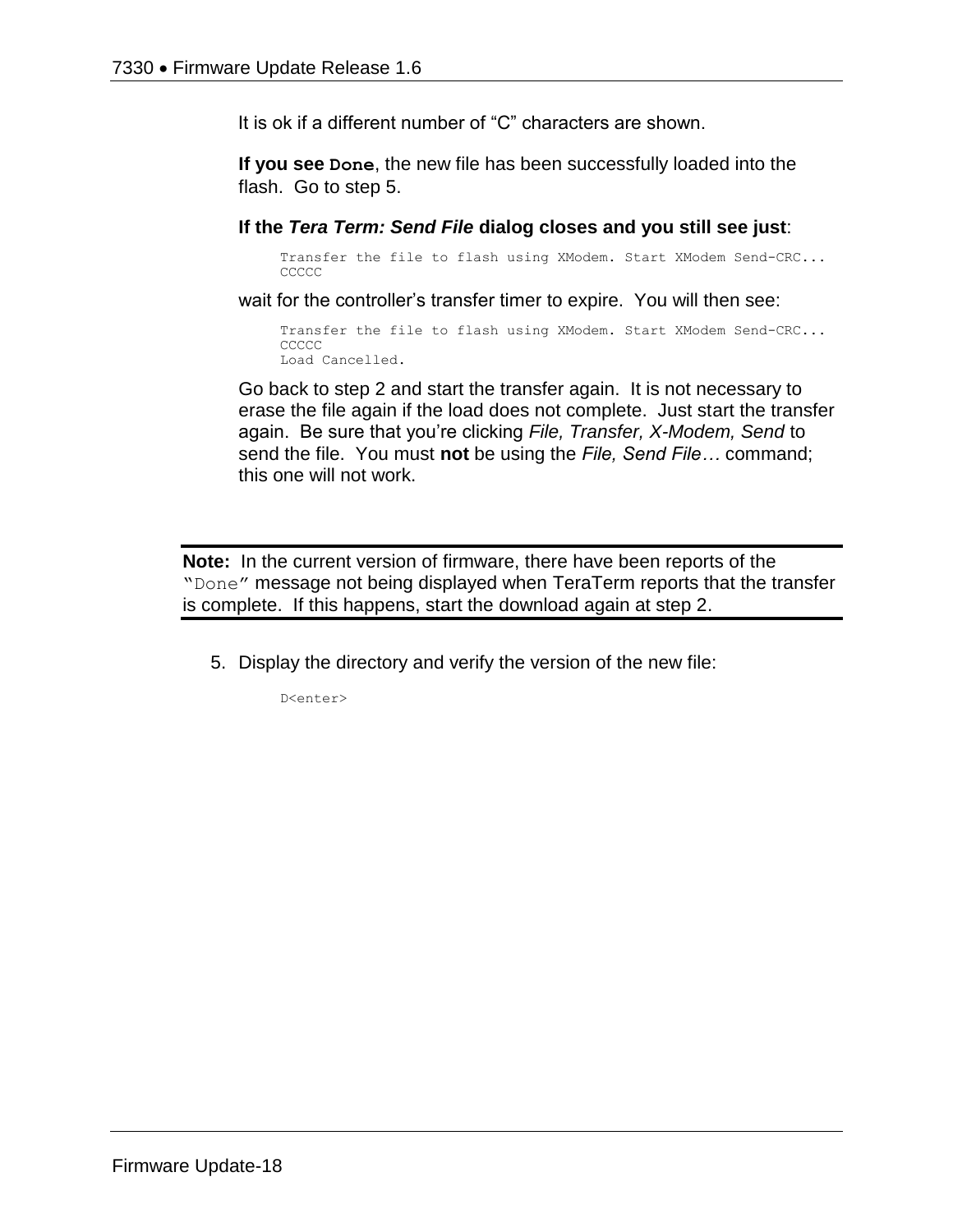## **Updating Your Custom Audio Library**

During firmware updates of the controller, your Custom Audio Library file has not been modified. At any time, you can check your version of CUSTOM on the Speech Files section of the SBOOT Directory/File Status display. If you wish to replace your Custom Audio Library file with a different one, follow the instructions below.

If you do not need to update your Custom Audio Library at this time, skip to *Finishing Up* on page 22.

**Note:** The restriction on power cycling of the controller does not apply to speech files.

**Note:** A Custom Audio Library is quite large and will require extra time to complete erase and load operations. For the shortest load time, we recommend that you set the baud rate of the *Console Port* to 57,600 baud. See chapter 8 of the 7330 Repeater Controller manual.

1. Erase the existing Custom Audio Library file by entering the following command:

E<enter>

You will see the following submenu:

|  | Erase a File from Flash:     |
|--|------------------------------|
|  | $0 -$ SBOOT                  |
|  | 1 - Diagnostics              |
|  | 2 - 7330 Repeater Controller |
|  | 3 - Speech Library           |
|  | 4 - Custom Audio Library     |
|  | 0 - Return to Main Menu      |
|  | H - Redisplay these options  |
|  |                              |

Enter File Erase Option>

Select the option to erase the Custom Audio Library:

4<enter>

You will be asked to confirm the erase:

Enter Y to erase the file, N to cancel>y

You will see the following message displayed:

Erasing...Done.

Erasing of this file can take up to 2 minutes.

2. Load the new version of the Custom Audio Library file by entering the following command:

L<enter>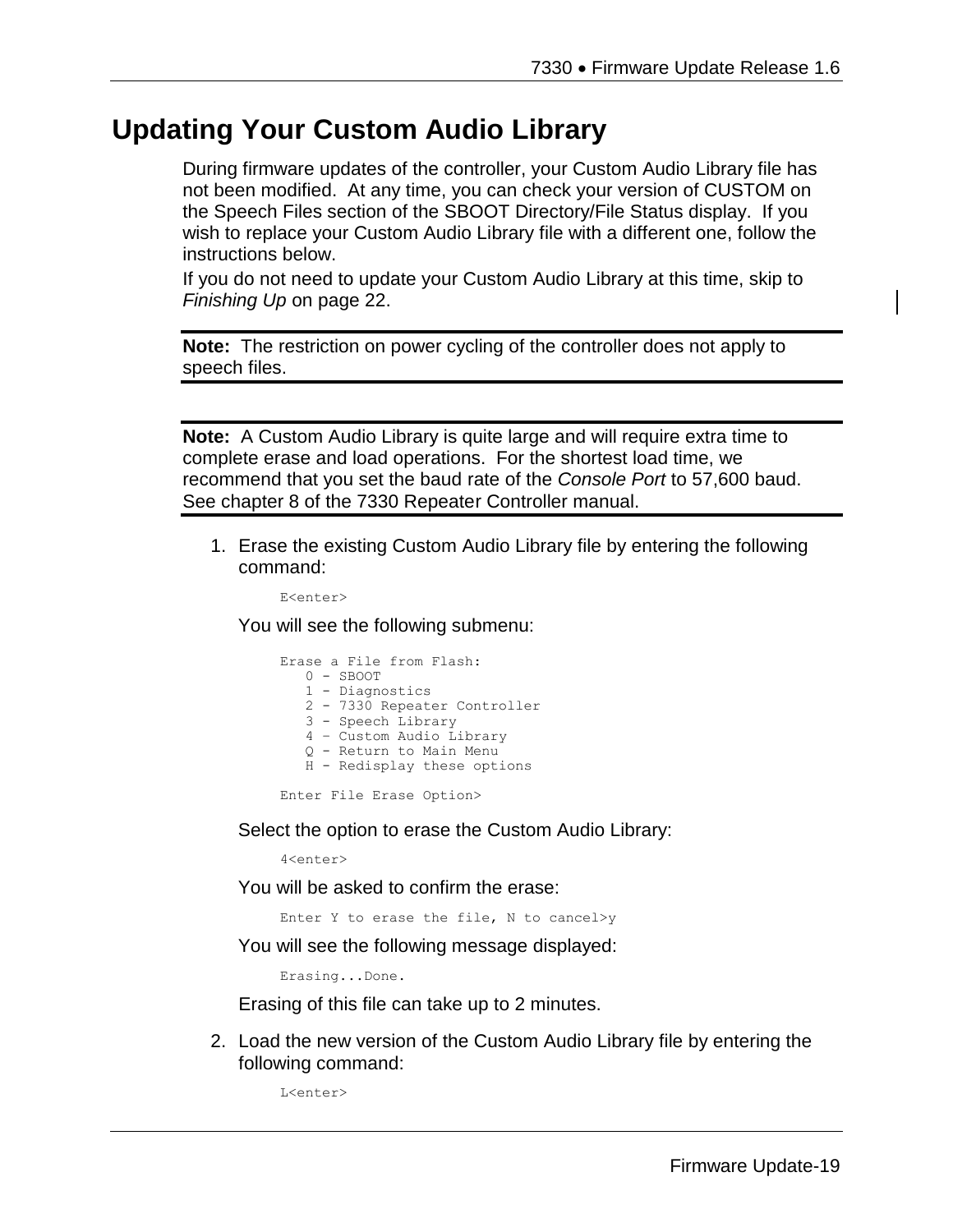You will see the following submenu:

Load a File to Flash from a PC: 0 - SBOOT 1 - Diagnostics 2 - 7330 Repeater Controller 3 - Speech Library 4 – Custom Audio Library Q - Return to Main Menu H - Redisplay these options Enter File Load Option>

Select the option to load the Custom Audio Library:

4<enter>

You will be asked to confirm the load:

Enter Y to load the file, N to cancel>y

You will be asked to confirm the erase of the selected location. (This command was added in SBOOT Version 1.4.1. You do not need to do this again if you erased this location previously. )

```
Erase this location before the load?
Enter Y to Erase, N to Continue>y
```
You will now see will see one or more "C" characters displayed. These are being sent by the controller to tell your terminal emulator that it's ready to receive the file.

Transfer the file to flash using XModem. Start XModem Send-CRC... **CCCCC** 

The controller will wait 60 seconds for you to select a file and begin the transfer. At the end of 60 seconds, the controller will display Load Cancelled and the prompt. You can then begin another transfer.

3. In TeraTerm, send the new CustomAudioLib.bin file using the X-Modem protocol. Click *File,Transfer*, *X-Modem*, then *Send...* The *TeraTerm: XMODEM Send* dialog is displayed. Select the new CustomAudioLib.bin file from the list of displayed files. Select the CRC transfer option. Click on the *Open* button to send the file. A dialog is displayed showing the transfer status. When TeraTerm is done sending the file, the dialog disappears.

The time it takes to load this file depends on the size of your CustomAudioLib.bin file. It can take approximately 5 minutes per megabyte at 57,600 baud. Lower baud rates take proportionately longer.

4. On the display, the following message is displayed: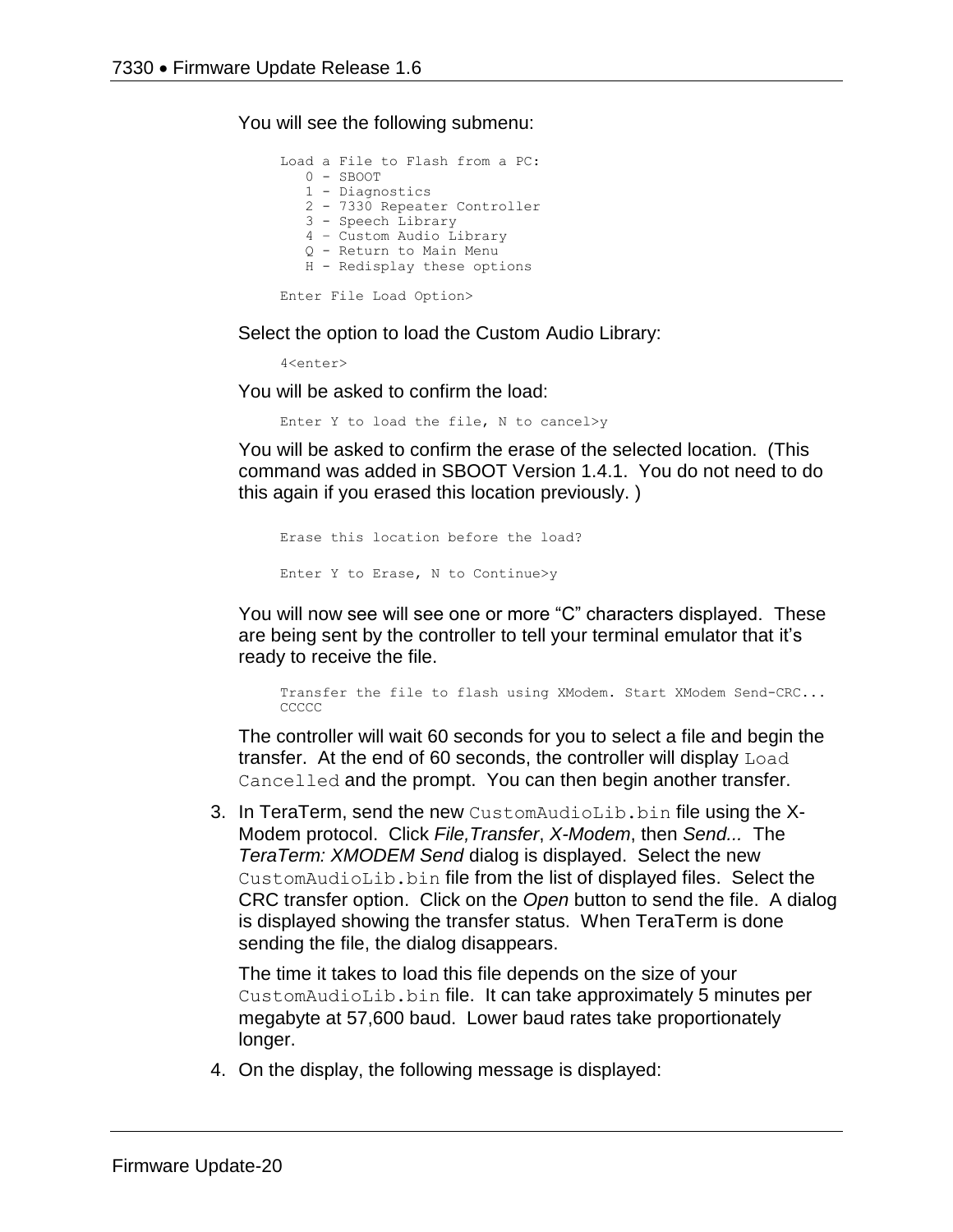```
Transfer the file to flash using XModem. Start XModem Send-CRC...
CCCCC
Done.
```
It is ok if a different number of "C" characters are shown.

**If you see Done**, the new file has been successfully loaded into the flash. Go to step 5.

**If the** *Tera Term: Send File* **dialog closes and you still see just**:

Transfer the file to flash using XModem. Start XModem Send-CRC... **CCCCC** 

wait for the controller's transfer timer to expire. You will then see:

Transfer the file to flash using XModem. Start XModem Send-CRC... **CCCCC** Load Cancelled.

Go back to step 2 and start the transfer again. It is not necessary to erase the file again if the load does not complete. Just start the transfer again. Be sure that you're clicking *File, Transfer, X-Modem, Send* to send the file. You must **not** be using the *File, Send File…* command; this one will not work.

**Note:** In the current version of firmware, there have been reports of the "Done" message not being displayed when TeraTerm reports that the transfer is complete. If this happens, start the download again at step 2. Do not erase the file before reloading.

5. Display the directory and verify the version of your new file:

D<enter>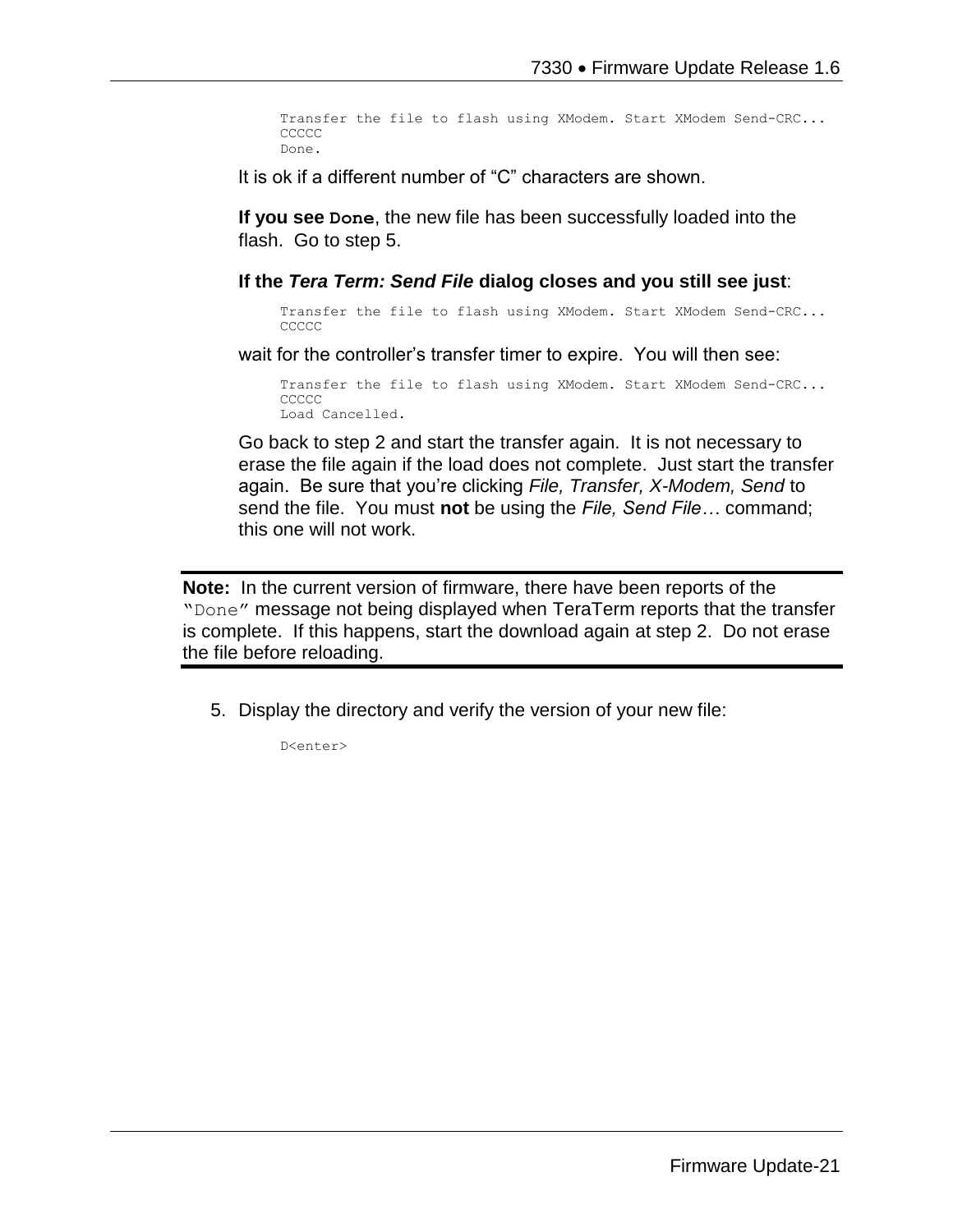# **Finishing Up When Updating From Release 1.1 or Newer**

Your files have been updated. Only a few more steps are required to finish up:

## **Do you need to erase all your programming (Cold Start)?**

The need for a *Cold Start* depends on what files you changed. Here's a table to help you decide:

| File                        | Do you need to ColdStart? |
|-----------------------------|---------------------------|
| <b>SBOOT</b>                | Yes                       |
| <b>DIAG</b>                 | N٥                        |
| 7330 Repeater               | Yes                       |
| <b>Speech Library</b>       | No                        |
| <b>Custom Audio Library</b> | No                        |

If required, to *Cold Start* your controller using the RESET and INIT buttons:

1. Hold the INIT button and press the RESET button on the back of your 7330. It will start with the speech message "SCOM 7330 Version *version number*" played on Port 1 and a text message on the console port. The front panel will light the PTT LED for Port 1 while the speech message is played. If the front panel LEDs are lighting left-toright as before, there was a problem in updating the *7330 Repeater Firmware*. Repeat that step.

Or, if you are updating the controller remotely, you can use the option in the SBOOT Boot menu that perform a boot with a Cold Start.

- 2. If you changed your serial port configuration to perform the update, change your *Console Port* configuration back to the way you had it.
- 3. Send the programming commands to your controller to change your messages, macros, timers, etc., since the *Cold-Start* erased them.

If you did not *Cold Start:*

1. If you changed your serial port configuration to perform the update, change your *Console Port* configuration back to the way you had it.

The update is complete!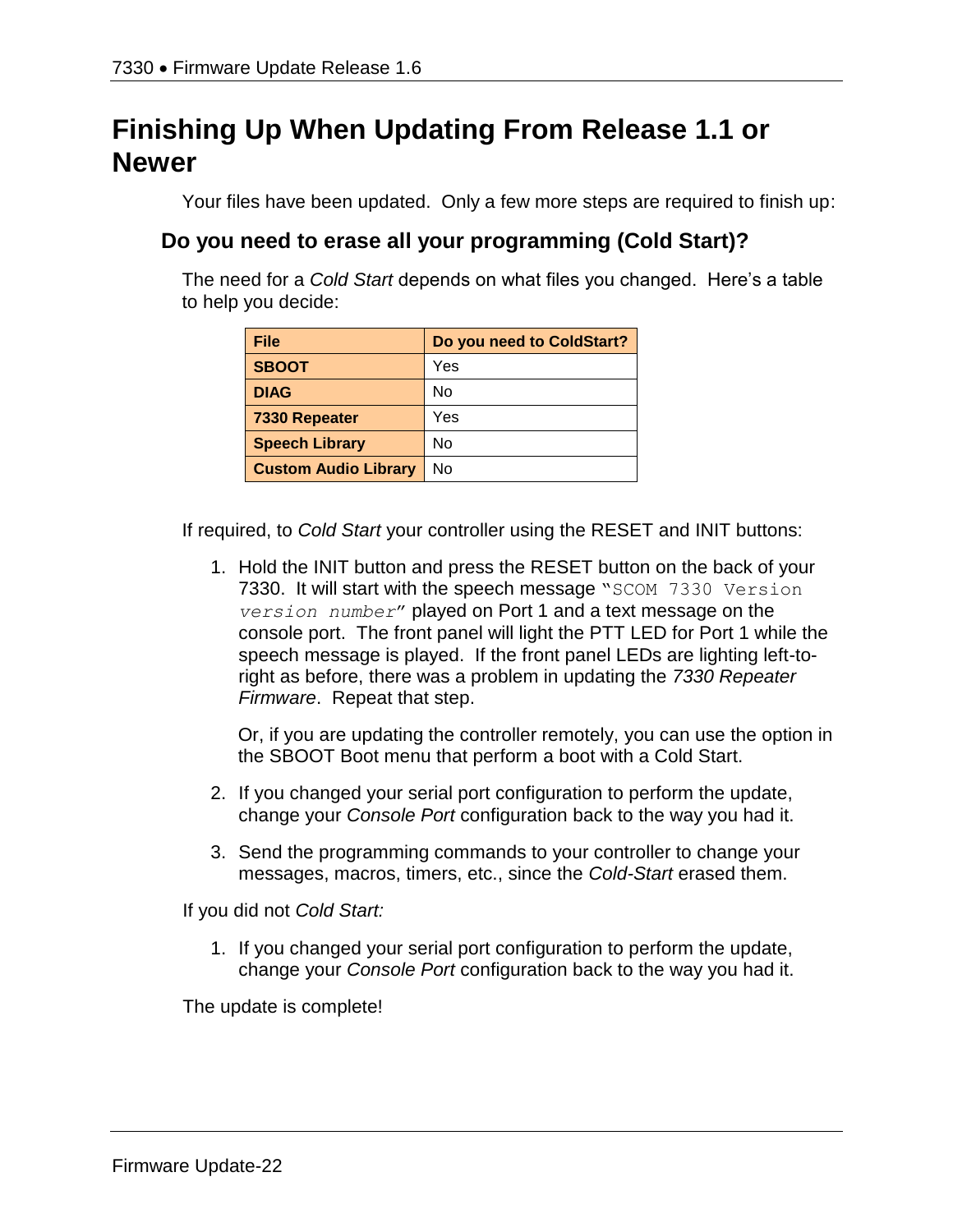## **Updating From Release 1.0**

Perform the following steps to prepare for a firmware update from Release 1.0:

**Note:** As of Release 1.0, you no longer have to remove the cover of the *7330 Controller* to install a jumper to perform a firmware update. Instead, you will enter a console command to the controller to stop the repeater controller and execute SBOOT.

- 1. Install the RS-232 cable between your computer's RS-232 port and the *Console* serial port on the rear panel of the 7330. By default, the *Console Port* is assigned to RS232-2. If you changed the assignment of the *Console Port*, install the cable to RS232-1.
- 2. Run the terminal program. (Note: Examples will use TeraTerm.)
- 3. At the 7330 controller serial port prompt, type "sboot<enter>". The LEDs on the front panel of your controller will scan left-to-right as an indication that your repeater is off-the-air. The flashing LEDs also indicate that SBOOT is running properly. Your screen will show the following display:

```
SBOOT S7330 V1.0.0
7330 Controller Storage Management
T - Show Time
Tmmddyyhhmmssw - Set Time (w=0=Sunday)
S - Save Repeater Configuration
R - Restore Repeater Configuration
C - Cold Init of Repeater Configuration
I - Format Flash
Ef - Erase Files or Flash
Lf - Load File from PC to Flash
Uf - Upload File from Flash to PC
D - Flash Directory
P - Set Baudrate of Console Port
N - Set Baudrate of Auxiliary Port
W - Set Console Port Number
B - Boot from Flash
X - Reboot SBOOT from Flash
H - Help
f, 0=SBOOT, 1=DIAG, 2=Mfg, 3=CtrlA, 4=CtrlB, 5=Speech
Time: 032308-142947-0
Battery OK.
512KB SRAM
Flash already formatted.
Flash Sectors: 0x80
SBOOT>
```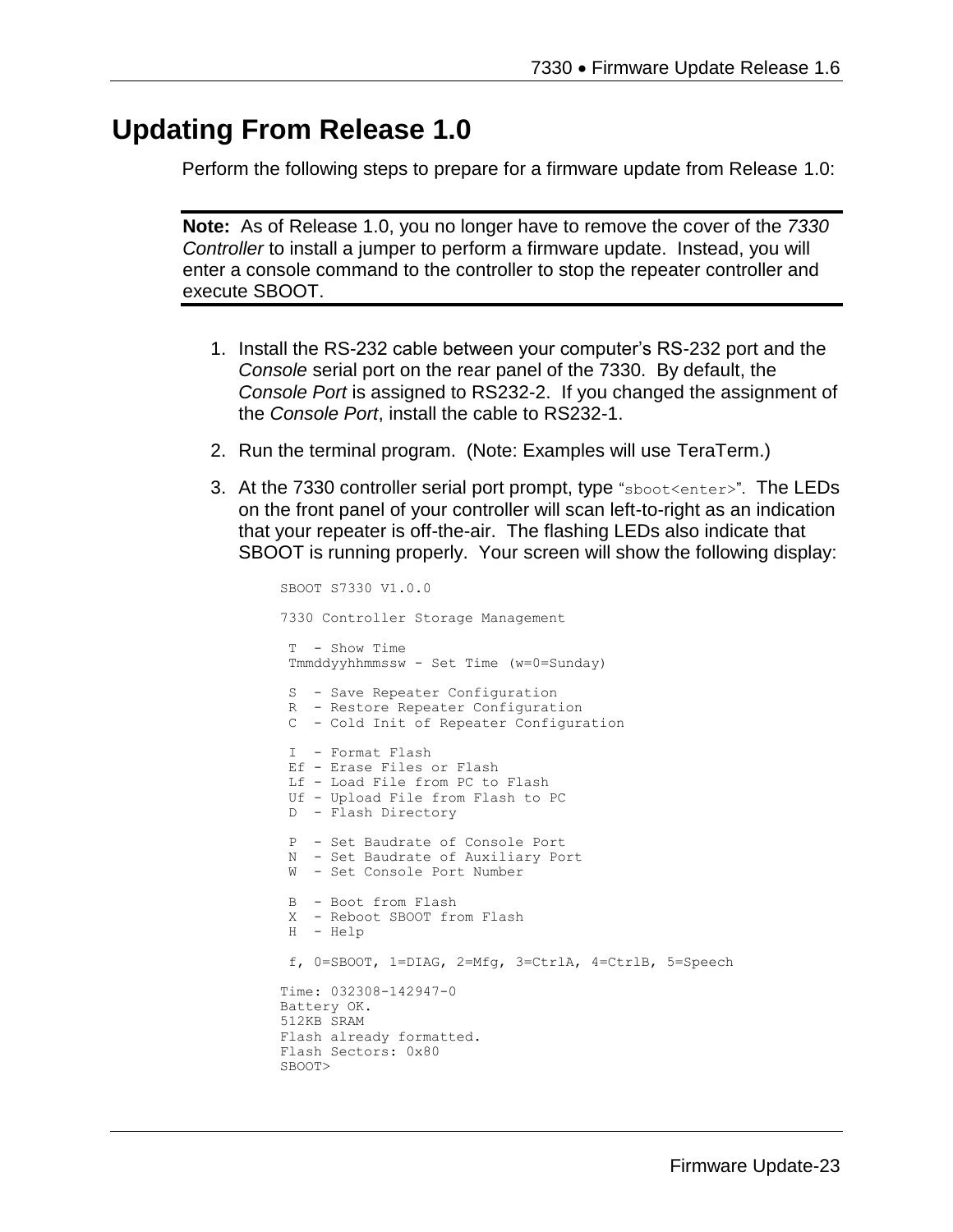**Note**: The following commands are available in SBOOT version 1.0.0:

- $H \leq h$  = enter at any time to display the help menu.
- $T$  <enter  $>$  display the current time in the controller.
- $T$ mmddyyhhmmssw<enter>  $-$  set the time in the controller.
- $D \leq C$  -- display a list of the versions of the files currently stored in the controller.
- Ef<enter> -- erase a file. Replace the "f" with the location of the file to erase:

 $0 = \text{Boot}$ ,  $1 = \text{Diag}$ ,  $3 = \text{SCOM}$  A/CtrlA,  $5 = \text{Speech}$ 

Other options are not currently supported.

 $Lf$  < enter  $>$  -- Load a file from your computer to the controller. Replace the "f" with the location to store the file:

 $0 = \text{foot}, 1 = \text{Diag}, 3 = \text{SCOM A/CtrlA}, 5 = \text{Speedch}$ 

Other options are not currently supported.

- Some options on the menu may not be supported.
- 4. Verify the Time as shown. The format of the time display is :

mmddyy-hhmmss-w

is 2-digit month (01-12), 2-digit day-of-month (01-31), 2-digit year (00- 99), 2-digit hour (00-23, 24 hour format), 2-digit minute (00-59), 2-digit second (00-59), and 1-digit day-of-week (0-6, Sunday is 0, Monday is 1, Tuesday is 2, etc.)

5. If required, enter a new time with the following command:

tmmddyyhhmmssw<enter>

6. Type "D<enter>". The following list of files will be shown: :

```
Controller Info
 Model Number : 7330
 Serial Number : Proto2
Manufactured DT: 070307-110844-2
Formatted DT : 070307-110815-2
Customer Name : Dave's Beta
Directory/File Status
PROGRAMS
   SBOOT
     FN : 7330_SBoot
      Ver : 1.0.0
     DT : 3/23/2008
      Type: Program
   MFG
      No File Loaded
   DIAG
     FN : 7330_Diag
      Ver : 1.0.0
      DT : 3/23/2008
      Type: Program
   SCOM_A
      FN : 7330
```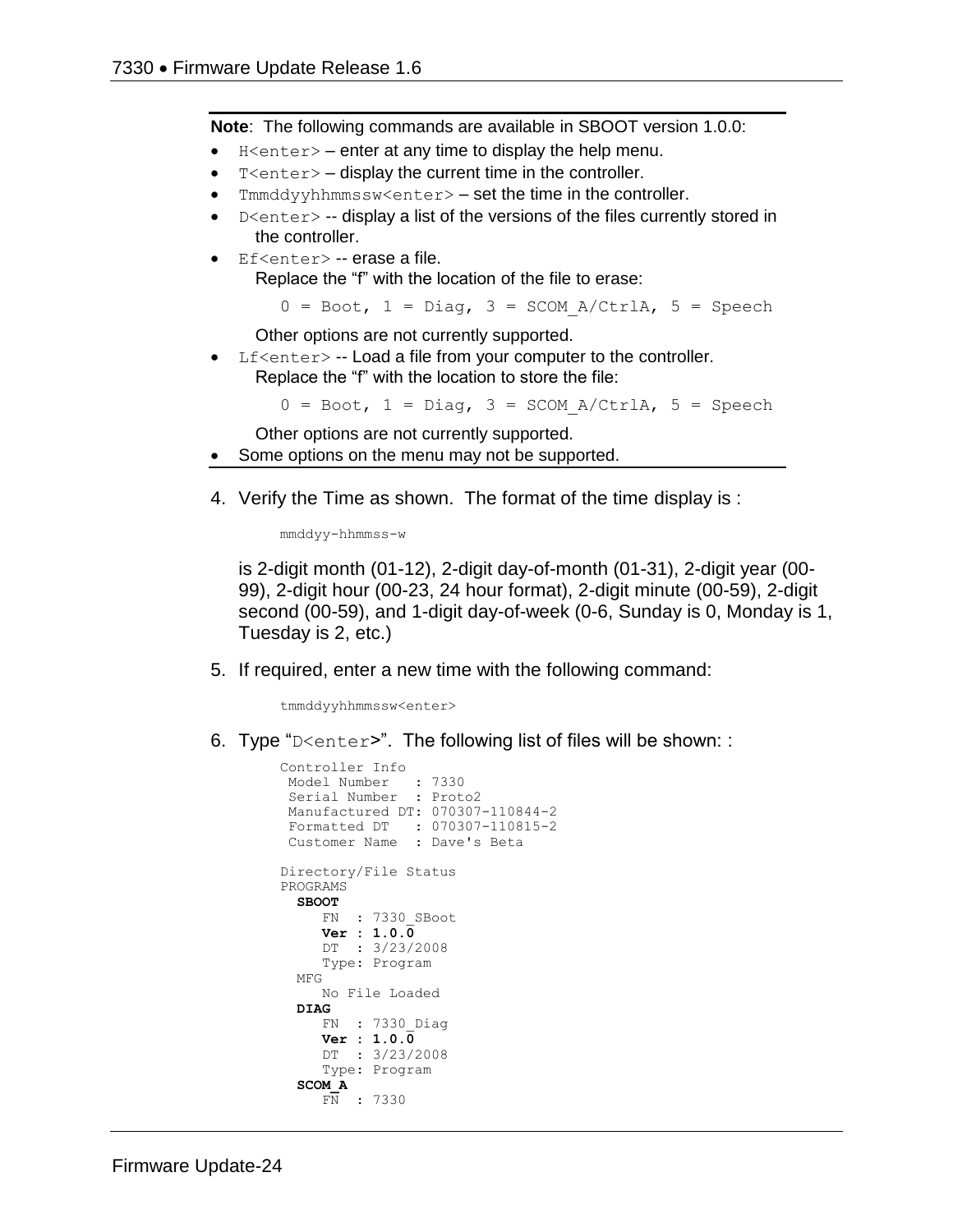```
 Ver : 3.0.5
      DT : 3/23/2008
      Type: Program
   SCOM_B
     No File Loaded
RESTORE
  RESTORE_A
      No File Loaded
   RESTORE_B
      No File Loaded
SPEECH
 LIB
      FN : 7XXX Words
      Ver : 0.0.1
      DT : 12/28/05
      Type: Speech Lib
```
The first section of the display, "Controller Info", shows information about your specific controller: the Model Number, Serial Number, etc.

The balance of the display "Directory/File" status shows the Name, Version, Date, and Type of file currently stored in your controller. We will be checking these versions to determine which files need to be updated.

7. Check the version of SBOOT on the Directory/File Status display. If the version shown on the display is older than the new version shipped to you in the update, perform the following steps. Otherwise, go back to page 10 to update other files.

**Caution:** do not remove power from the controller during the following steps! Doing so will make your controller inoperative and require a special recovery procedure. Call us if this happens!

8. Erase the existing SBOOT program by entering the following command (*Tip:* use zero):

E0<enter>

You will see the following message displayed:

Erasing...Done.

9. Load the new version of SBOOT by entering the following command (*Tip:* use zero):

L0<enter>

You will see will see one or more "C" characters displayed.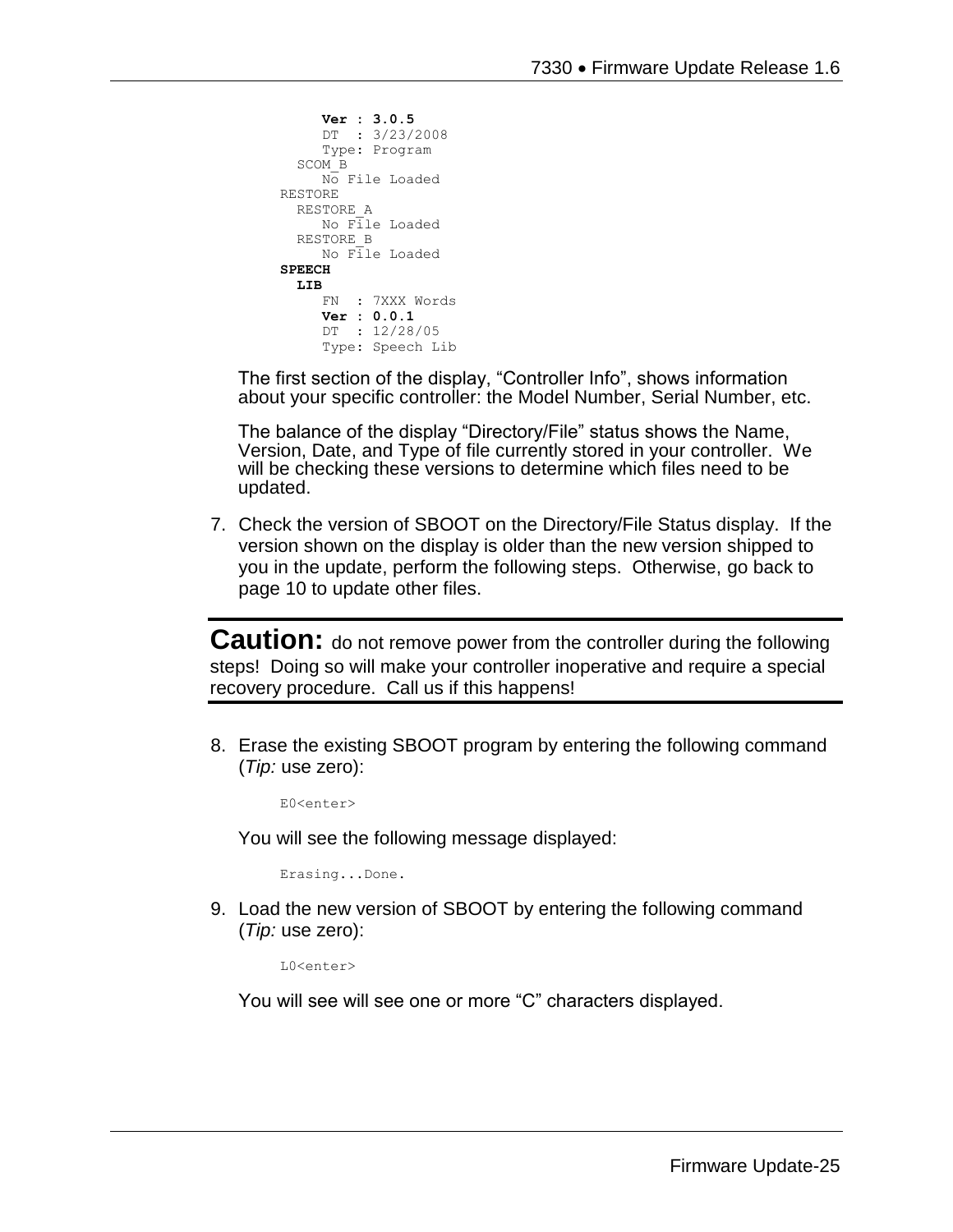- 10. In TeraTerm, send the new SBOOT  $x.y.z.bin$  file using the X-Modem protocol. Click *File, Transfer*, *X-Modem*, then *Send...* The *TeraTerm: XMODEM Send* dialog is displayed. Select the new SBOOT  $x,y,z,b$ in file from the list of displayed files. Click on the *Open* button to send the file. A dialog is displayed showing the transfer status. When TeraTerm is done sending the file, the dialog disappears.
- 11.On the display, the following message is displayed:

CCCCC. Done.

It is ok if a different number of "C" characters are shown.

**If you see Done**, the new file has been successfully loaded into the flash. Go to step 12.

**If the** *Tera Term: Send File* **dialog closes and you still see just**:

Transfer the file to flash using XModem… CCCCC.

wait for the controller's transfer timer to expire. You will then see:

Transfer the file to flash using XModem… CCCCC. Load Cancelled.

Go back to step 9 and start the transfer again. It is not necessary to erase the file again if the load does not complete. Just start the transfer again. Be sure that you're clicking *File, Transfer, X-Modem, Send* to send the file. You must **not** be using the *File, Send File…* command; this one will not work.

**Note:** Once the new version of SBOOT x.y.z.bin is successfully loaded into the flash, it is safe once again to remove the power from the controller, though not necessary at this time.

12.Display the directory and verify the version of the new file:

D<enter>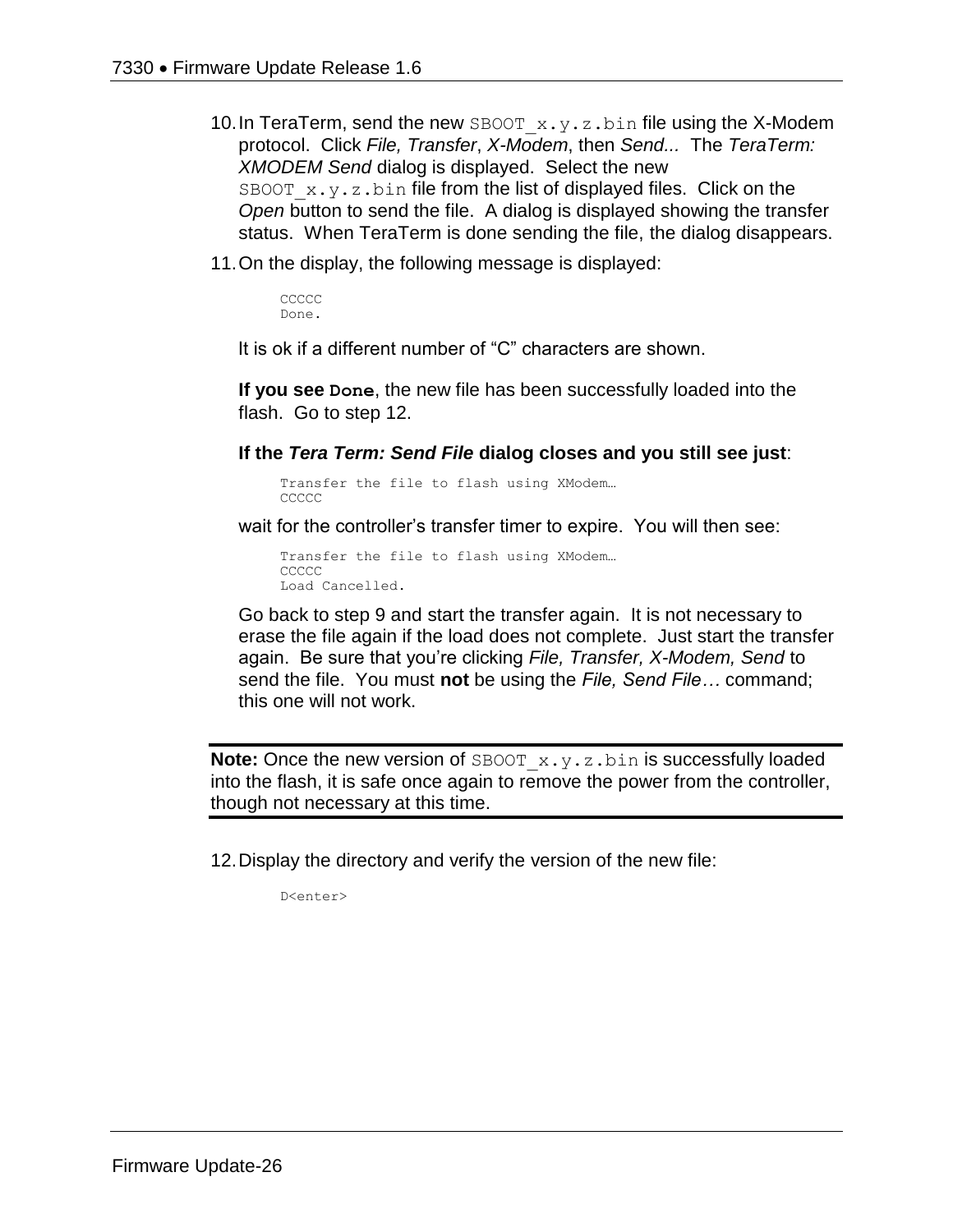13.Load and execute the new version of SBOOT from the flash by entering the following command:

```
B<enter>
```
You will see the following submenu:

Load and Execute a Program from Flash: 0 - SBOOT 1 - Diagnostics 2 - 7330 Repeater Controller 3 - 7330 Repeater Controller - Cold Start, Erase Your Programming Q - Return to Main Menu H - Redisplay these options

Enter Load and Execute Option>

Select the option to load and execute SBOOT:

0<enter>

When started for the first time, the new version of SBOOT automatically prepares the controller for the new Custom Audio Library support. You will see the following message when it starts:

Custom Audio Library upgrade in progress...Done.

**Note:** The new version of SBOOT uses a new menu style for Erase, Load and Boot of files. The next section will use these new commands.

14.Continue updates of your controller on page 10. Come back to page 33 to finish up.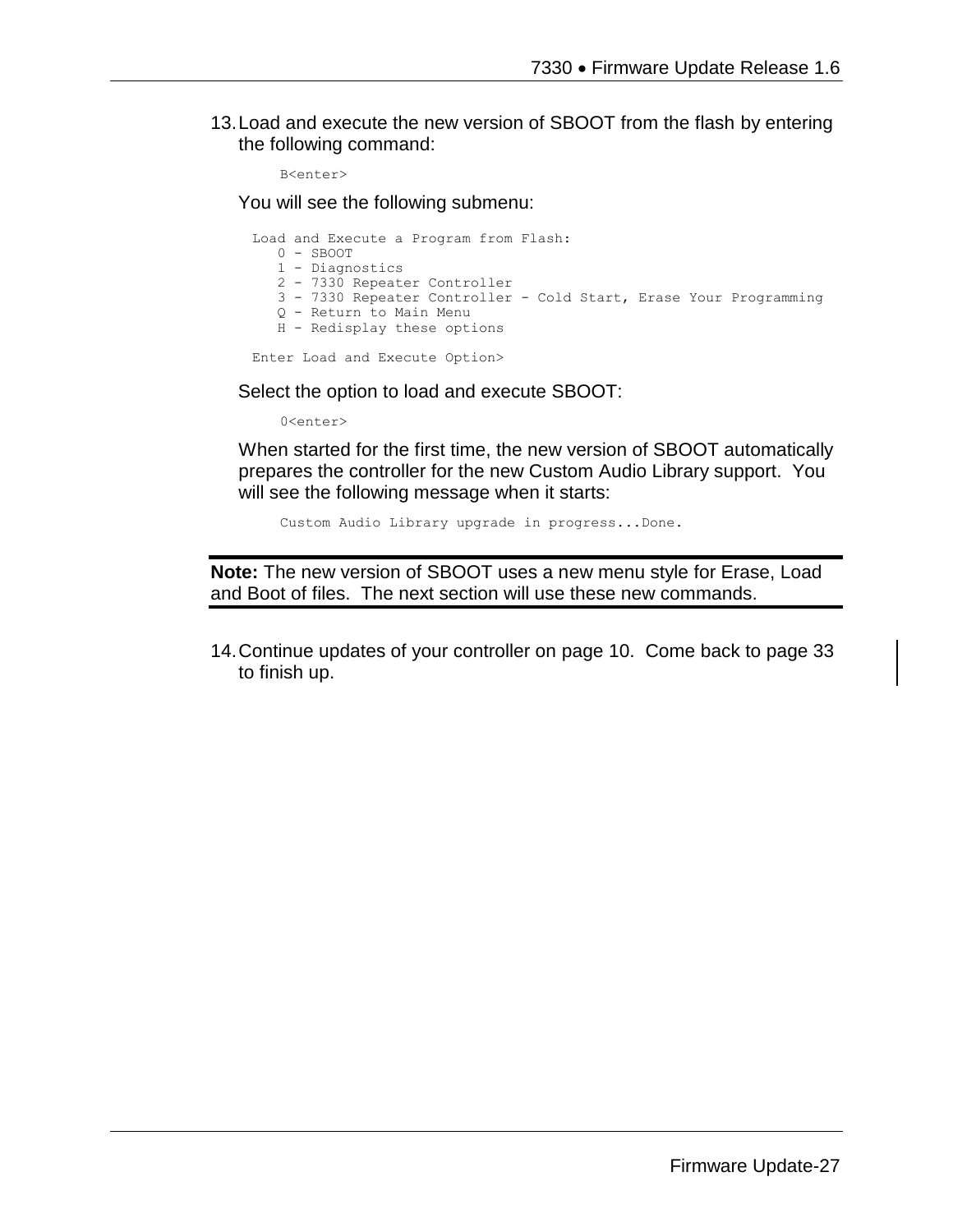# **Updating From Any Beta Release**

Perform the following steps to prepare for a firmware update from a beta release:

- 1. Unplug the power to your 7330.
- 2. Remove the cover of your 7330
- 3. Install a jumper at the AUX2 position of jumper block J33. (Hint: this is the block with the PTT inversion jumpers.) You can borrow a jumper from one of the other jumper blocks while performing the firmware update.

**Note:** When you have finished all the file updates, you must remove the AUX2 jumper for the 7330 to operate as a repeater controller once again. See the *Finishing Up* section, below.

- 4. Install the RS-232 cable between your computer's RS-232 port and the serial port on the rear panel of the 7330 marked RS232-2.
- 5. Run the terminal program. (Note: Examples will use TeraTerm.)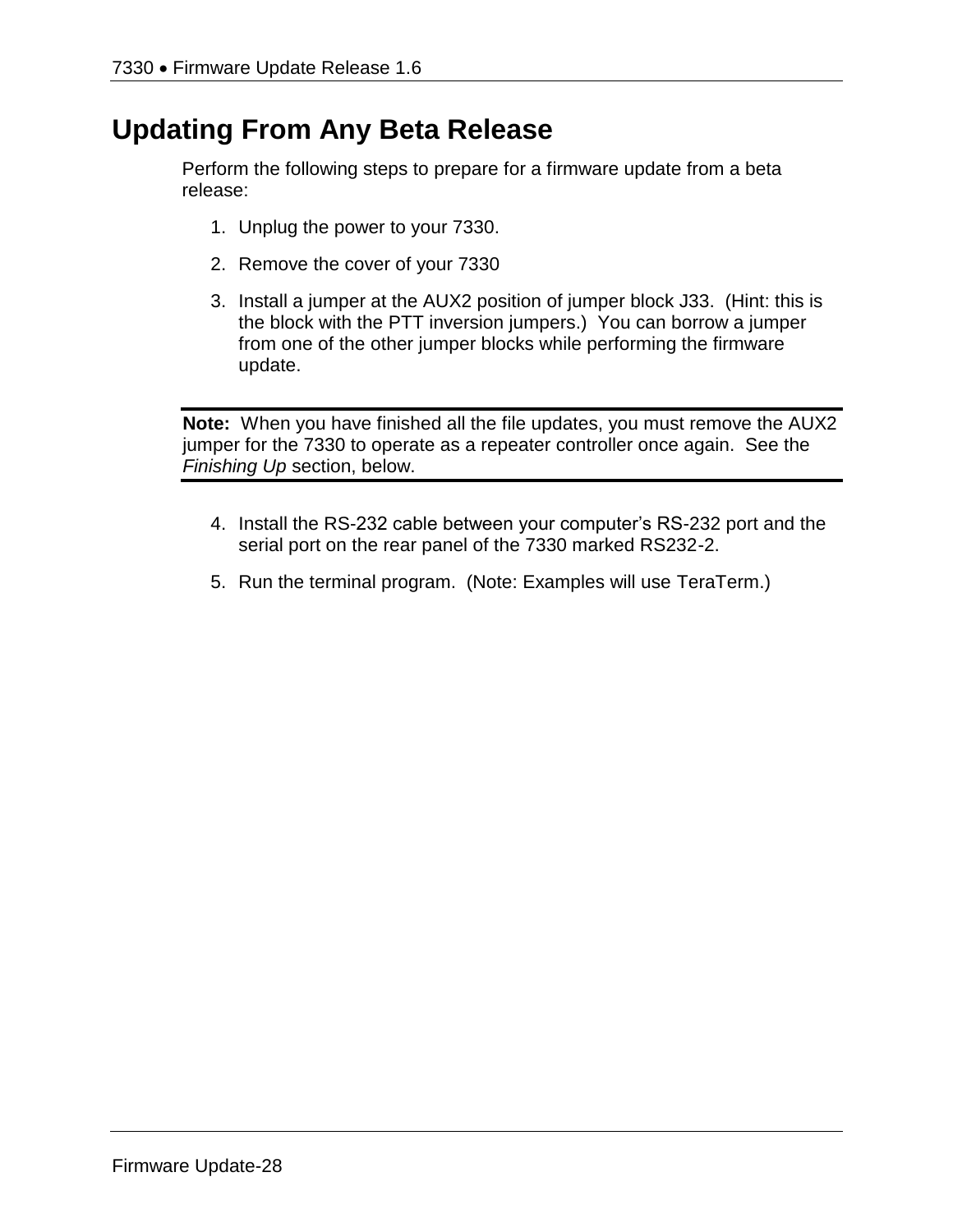6. Plug in the power to your 7330. The LEDs on the front panel of your controller will scan left-to-right as an indication that your repeater is off-the-air. Also, the flashing LEDs indicate that the jumper is properly installed. Your screen will show the following display:

```
SBOOT S7330 V0.3.1
7330 Controller Storage Management
T - Show Time
Tmmddyyhhmmssw - Set Time (w=0=Sunday)
S - Save Repeater Configuration
R - Restore Repeater Configuration
C - Cold Init of Repeater Configuration
I - Format Flash
Ef - Erase Files or Flash
Lf - Load File from PC to Flash
Uf - Upload File from Flash to PC
D - Flash Directory
Bf - Boot from Flash
H - Help
f, 0=Boot, 1=Diag, 2=Mfg, 3=CtrlA, 4=CtrlB, 5=Speech
Time: 071807-064614-3
Battery OK.
512KB SRAM
Flash already formatted.
Flash Sectors: 0x80
SBOOT>
```
**Note**: The following commands are available in SBOOT version 0.3.1:

- H<enter> enter at any time to display the help menu.
- $T$  <enter  $>$  display the current time in the controller.
- Tmmddyyhhmmssw<enter> set the time in the controller.
- $D \leq n \leq r$  -- display a list of the versions of the files currently stored in the controller.
- Ef<enter> -- erase a file. Replace the "f" with the location of the file to erase:

 $0 = \text{foot}, 1 = \text{Diag}, 3 = \text{SCOM}_A/\text{CtrlA}, 5 = \text{Speedch}$ 

Other options are not currently supported.

Lf<enter> -- Load a file from your computer to the controller. Replace the "f" with the location to store the file:

 $0 = \text{foot}, 1 = \text{Diag}, 3 = \text{SCOM A/CtrlA}, 5 = \text{Specch}$ 

Other options are not currently supported.

Some options on the menu may not be supported.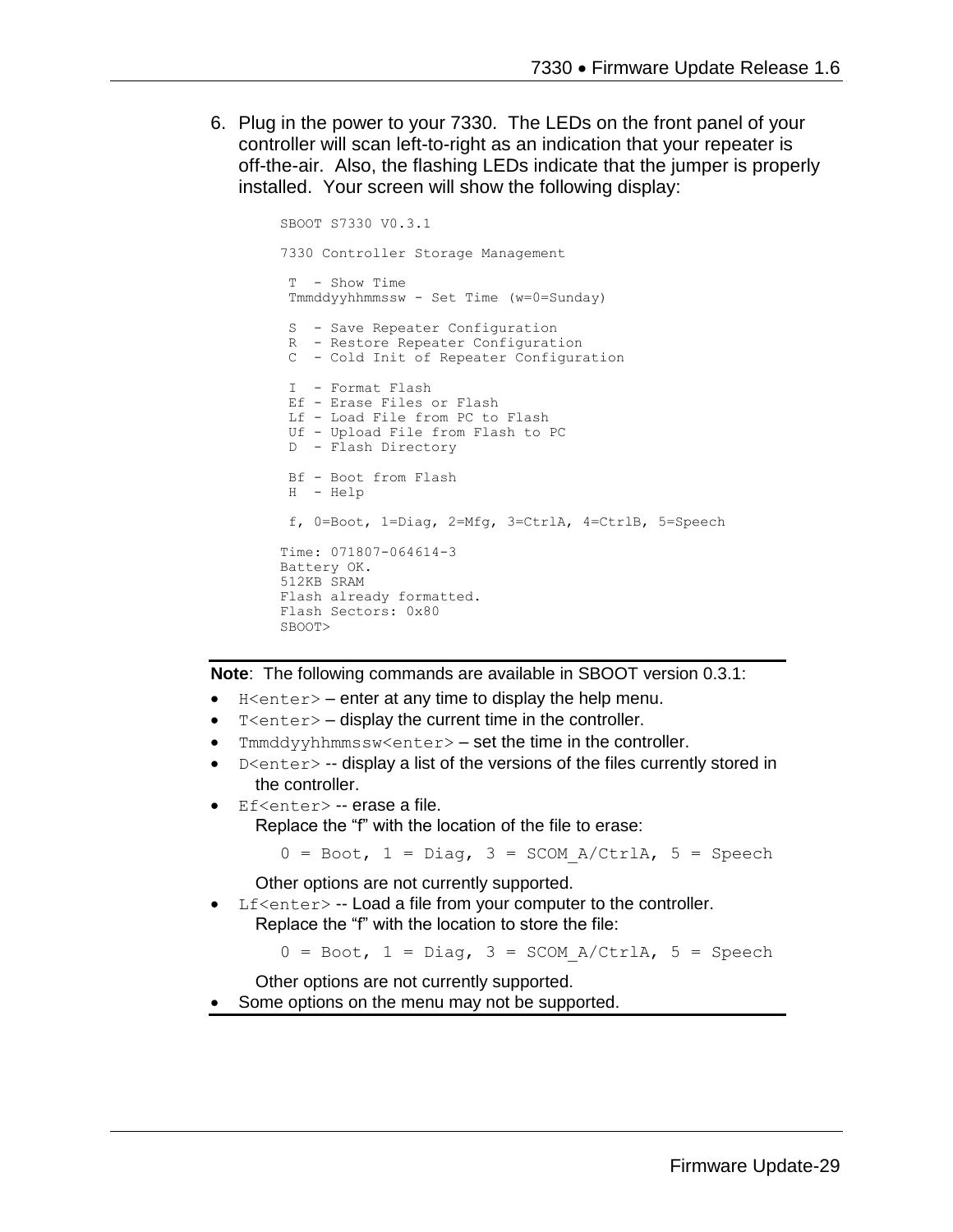7. Verify the Time as shown. The format of the time display is :

mmddyy-hhmmss-w

is 2-digit month (01-12), 2-digit day-of-month (01-31), 2-digit year (00- 99), 2-digit hour (00-23, 24 hour format), 2-digit minute (00-59), 2-digit second (00-59), and 1-digit day-of-week (0-6, Sunday is 0, Monday is 1, Tuesday is 2, etc.)

8. If required, enter a new time with the following command:

tmmddyyhhmmssw<enter>

9. Type "D <enter>". The following list of files will be shown:

```
Controller Info
 Model Number : 7330
 Serial Number : Proto2
Manufactured DT: 070307-110844-2
Formatted DT : 070307-110815-2
 Customer Name : Dave's Beta
Directory/File Status
PROGRAMS
   SBOOT
      FN : 7330_SBoot
      Ver : 0.3.1
      DT : 7/3/2007
      Type: Program
   MFG
      No File Loaded
   DIAG
     FN : 7330_Diag
     Ver : 0.5.\overline{1} DT : 7/14/2007
      Type: Program
   SCOM_A
     FN : 7330
      Ver : 3.0.1
      DT : 7/15/2007
      Type: Program
   SCOM_B
      No File Loaded
RESTORE
   RESTORE_A
     No File Loaded
   RESTORE_B
     No File Loaded
SPEECH
   LIB
      FN : 7XXX Words
      Ver : 0.0.1
      DT : 12/28/05
      Type: Speech Lib
```
The first section of the display, "Controller Info", shows information about your specific controller: the *Model Number*, *Serial Number*, etc.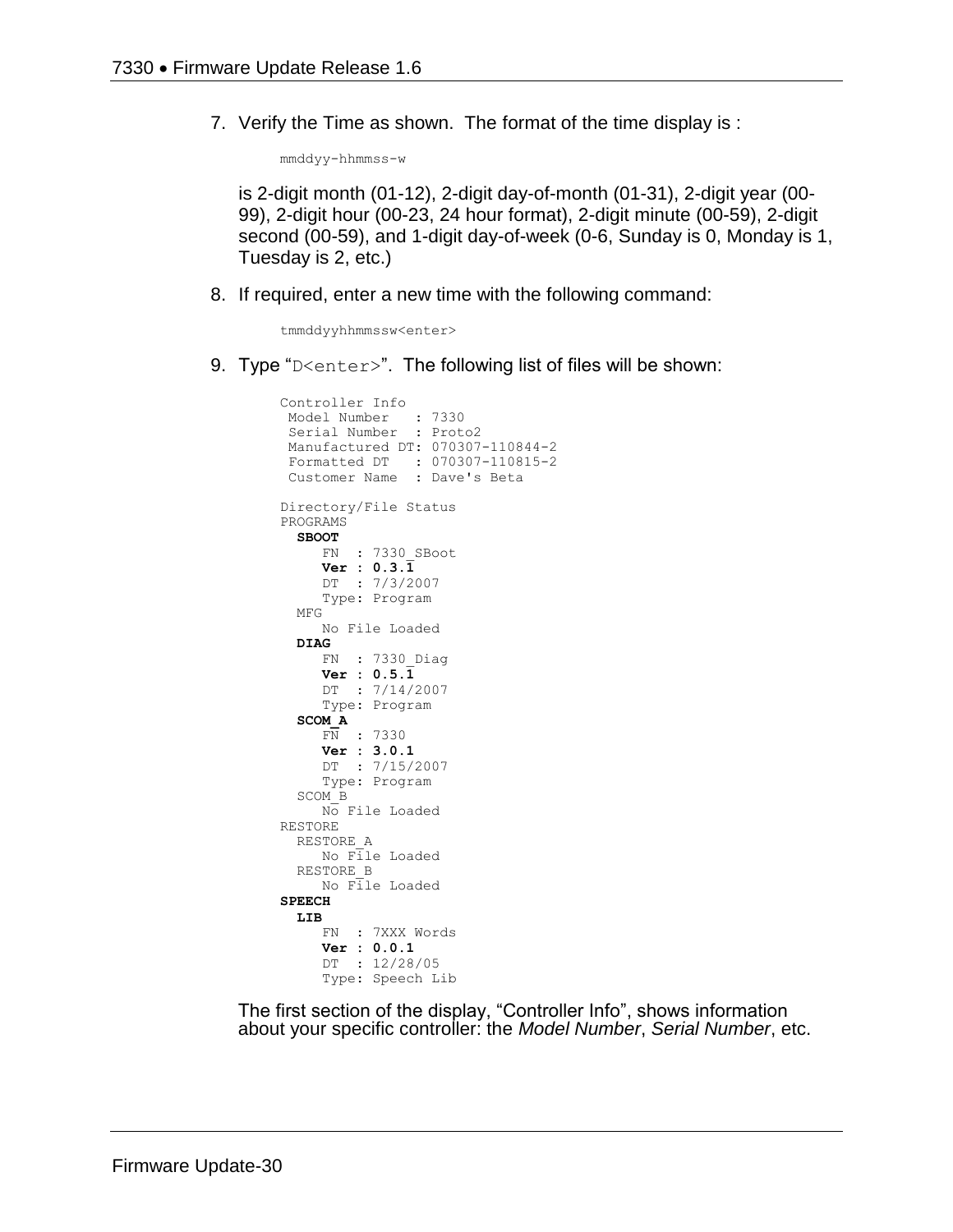The balance of the display "Directory/File" status shows the *Name*, *Version*, *Date*, and *Type* of file currently stored in your controller. We will be checking these versions to determine which files need to be updated.

10.Check the version of SBOOT on the Directory/File Status display. If the version shown on the display is older than the new version shipped to you in the update, perform the following steps. Otherwise, skip to update other files on page 10.

**Caution:** do not remove power from the controller during the following steps! Doing so will make your controller inoperative and require a special recovery procedure. Call us if this happens!

11.Erase the existing SBOOT program by entering the following command (*Tip:* use zero):

E0<enter>

You will see the following message displayed:

Erasing...Done.

12.Load the new version of SBOOT by entering the following command (*Tip:* use zero):

 $L0$ <enter>

You will see will see one or more "C" characters displayed. The controller will wait 60 seconds for you to select a file and begin the transfer. At the end of 60 seconds, the controller will display Load Cancelled and the prompt. You can then begin another transfer.

- 13. In TeraTerm, send the new SBOOT  $x.y.z.bin$  file using the X-Modem protocol. Click *File, Transfer*, *X-Modem*, then *Send...* The *TeraTerm: XMODEM Send* dialog is displayed. Select the new SBOOT  $x.y.z$  bin file from the list of displayed files. Click on the *Open* button to send the file. A dialog is displayed showing the transfer status. When TeraTerm is done sending the file, the dialog disappears.
- 14.On the display, the following message is displayed:

CCCCCDone.

It is ok if a different number of "C" characters are shown.

**If you see Done**, the new file has been successfully loaded into the flash. Go to step 5.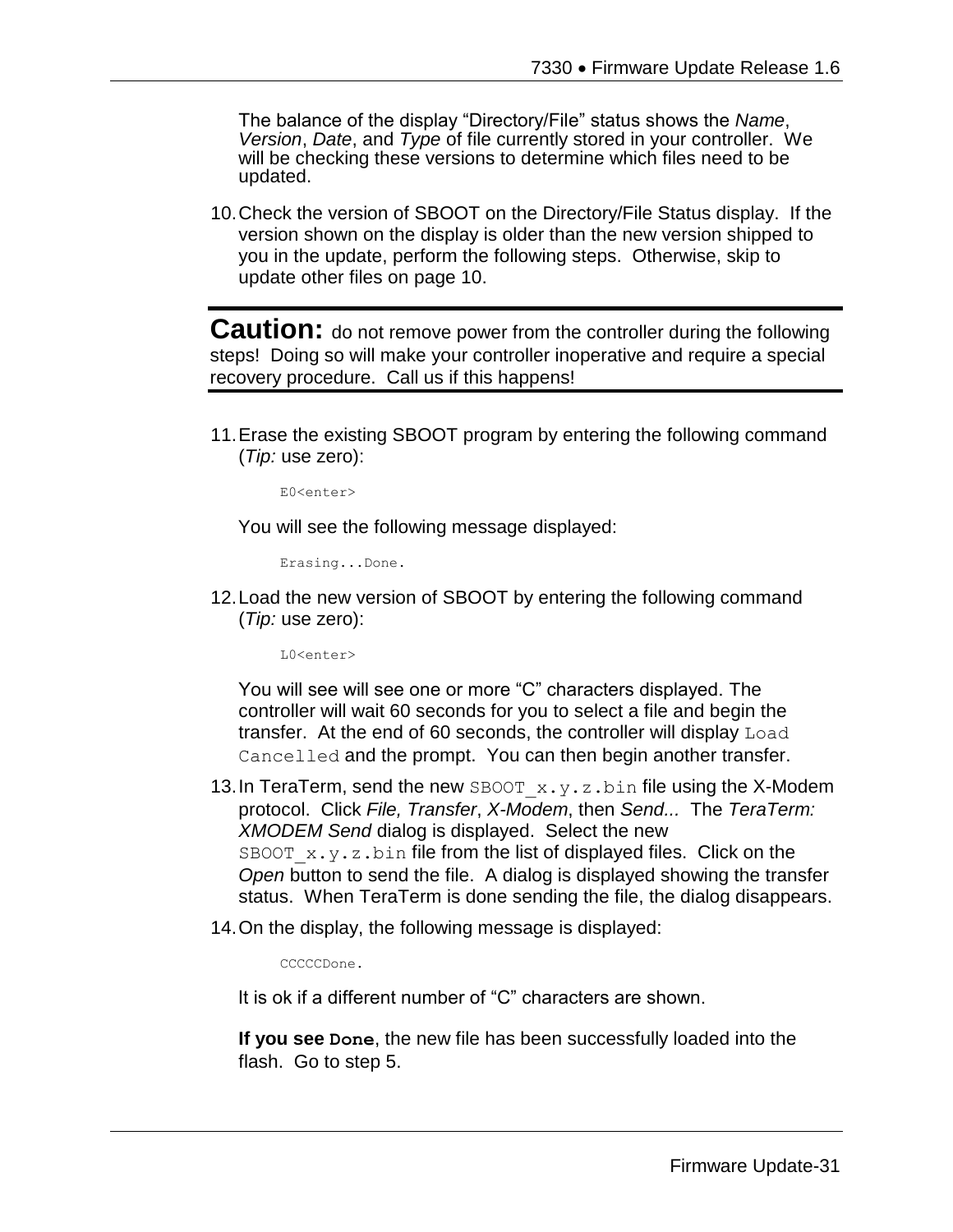**If the** *Tera Term: Send File* **dialog closes and you still see just**:

```
Transfer the file to flash using XModem…
CCCCC
```
wait for the controller's transfer timer to expire. You will then see:

```
Transfer the file to flash using XModem…
CCCCC
Load Cancelled.
```
Go back to step 2 and start the transfer again. It is not necessary to erase the file again if the load does not complete. Just start the transfer again. Be sure that you're clicking *File, Transfer, X-Modem, Send* to send the file. You must **not** be using the *File, Send File…* command; this one will not work.

**Note:** Once the new version of SBOOT x.y.z.bin is successfully loaded into the flash, it is safe once again to remove the power from the controller, though not necessary at this time.

15.Display the directory and verify the version of the new file:

D<enter>

16.Press the RESET button on the controller so that you will be using the new version of SBOOT.

**Note:** The new version of SBOOT uses a new menu style for Erase, Load and Boot of files. The next section will use these new commands.

17.Continue updates of your controller on page 10. Come back to page 33 to finish up.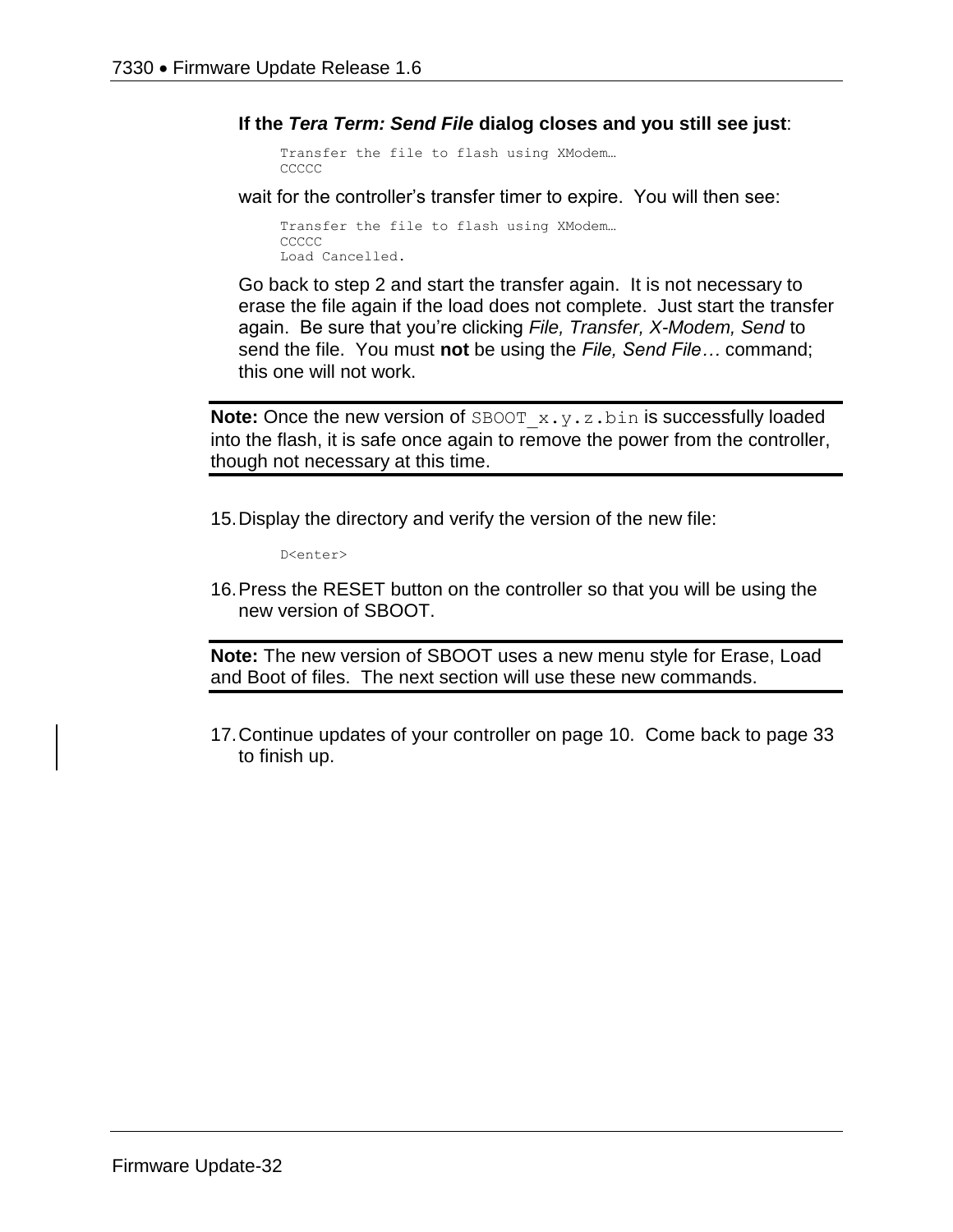# **Finishing Up When Updating From a Beta Release or Release V1.0**

Your files have been updated. Only a few more steps are required to finish up:

- 1. Unplug the power to your 7330.
- 2. Unplug the RS-232 cable.
- 3. Remove the jumper you installed at the AUX2 position of jumper block J33.
- 4. Install the cover of the controller.

**Note:** It is important to *Cold-Start* your controller at this time! Changes were made that are incompatible with the previous configuration.

- 5. Hold the INIT button and plug the power into your 7330. It will start by playing the speech message "SCOM 7330 Version *version number*" to Port 1 and send text to the console port. The front panel will light the PTT LED for Port 1 while the speech message is played. If the front panel LEDs are lighting left-to-right as before, or the SBOOT menu has been displayed to the console port, the AUX2 jumper hasn't been removed.
- 6. Send the programming commands to your controller to changes your messages, macros, timers, etc., since the *Cold-Start* erased them.
- 7. The update is complete!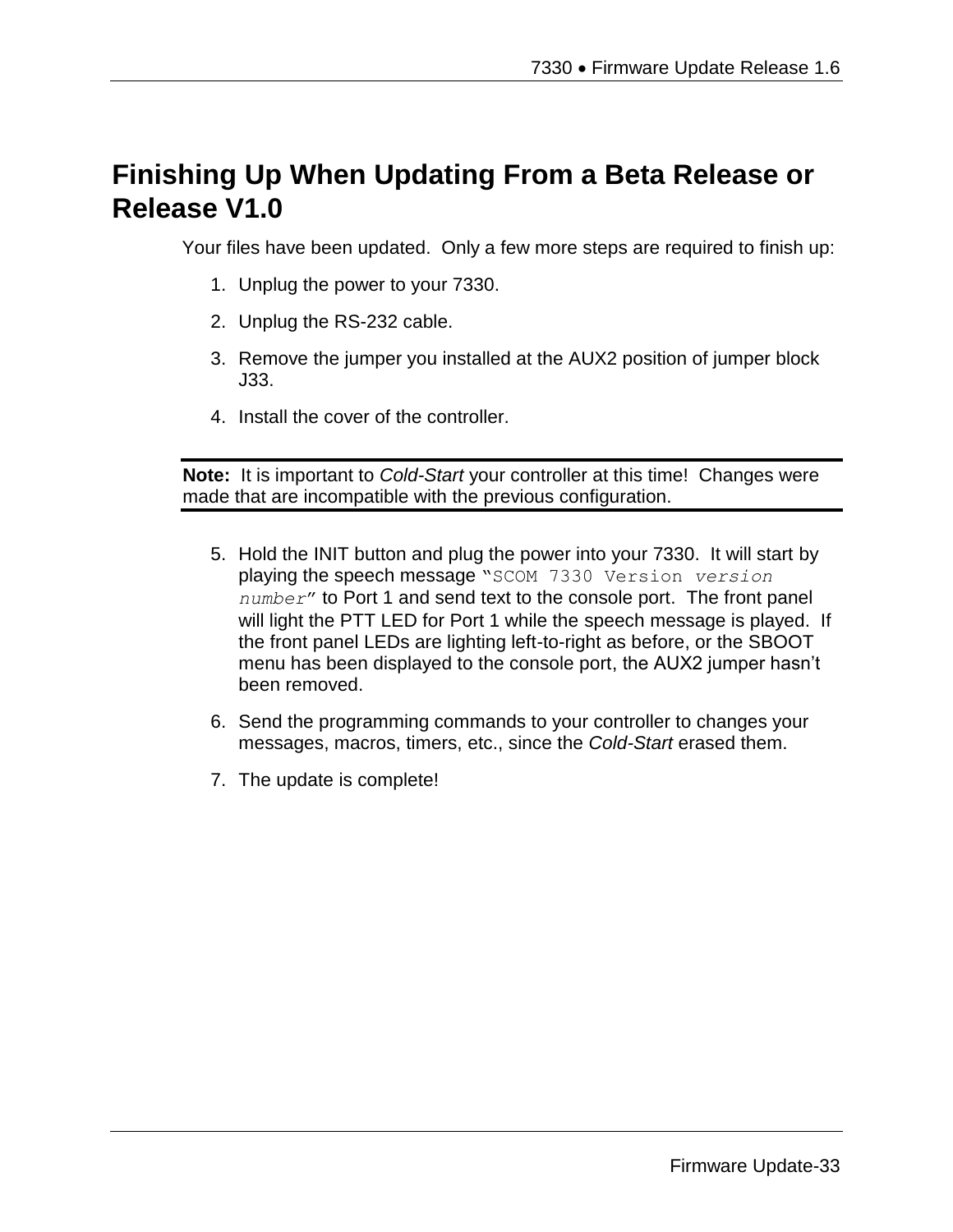## **Controller Recovery Procedure**

If you have a problem while loading the firmware and this problem causes the controller to be inoperative, the following procedure can be used to again gain access to the SBOOT menu via the serial port to update any missing or corrupted files.

This procedure will use the latest version of the SBOOT firmware included with the release package. The recovery file is in a different format (the name of the file ends in .S19) that is compatible with the controller's hidden boot rom loader, firmware that you never see when everything operates perfectly.

Follow this procedure:

- 1. Set the baudrate of your terminal emulator to 57,600.
- 2. Unplug the power to the controller, remove the cover, install jumpers at AUX1 and AUX2 (see the board layout in the User Manual on page B-18 for the location of the jumpers), then apply power to the controller.
- 3. Press reset. You will see the BootROM Loader message:

```
S-COM 7330 V1.2.0
\ddot{\phantom{1}}
```
4. Type L then press enter. The screen looks like this:

```
S-COM 7330 V1.2.0
>1.
```
5. In your terminal program, select the option to send a **text file**. This is **not** an X-Modem transfer. Use the same option you use to send a file of programming commands to the controller. (In TeraTerm, select File then Send File…) Use the recovery version of SBOOT listed in the table on page 1 of this document. The name looks like this:

SBOOT\_1.4.1.S19

You will see lots of dots on the screen followed by a prompt, like this:

```
S-COM 7330 V1.2.0
>1...........................................
\rightarrow
```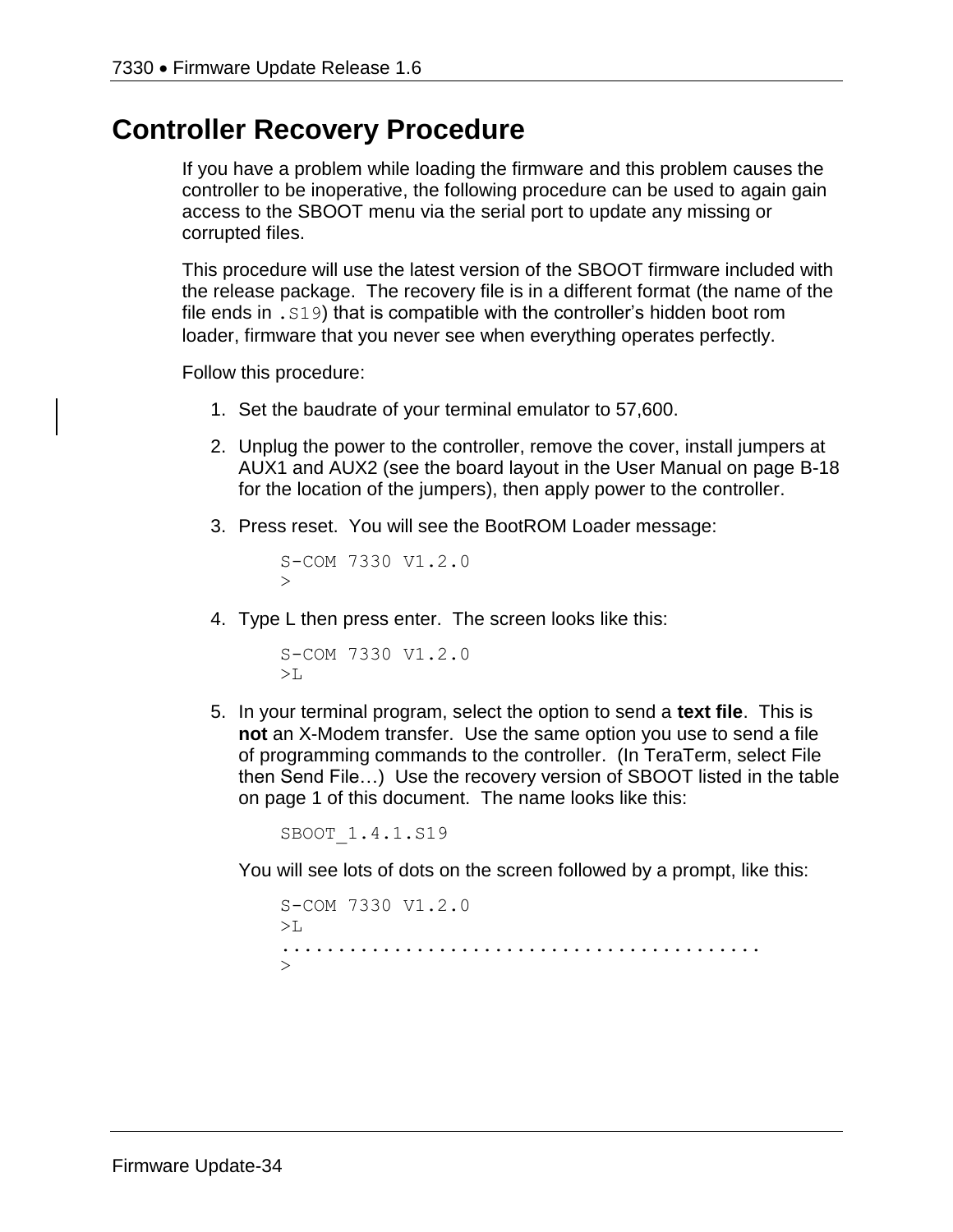#### 6. Type e8000 then press enter:

>e8000

On your console you will see the familiar SBOOT menu:

```
SCOM 7330 SBOOT V1.4.0
7330 Controller Storage Management
T - Show Time 
 Tmmddyyhhmmssw - Set Time (w=0=Sunday)
 S - Save Repeater Configuration
 R - Restore Repeater Configuration
 E - Erase Files
 L - Load File from a PC to Flash
 U - Upload File from Flash to a PC
 D - Flash Directory
 P - Set Baudrate of Console Port
 N - Set Baudrate of Auxiliary Port
W - Set Console Port Number
 B - Boot from Flash
X - Reboot SBOOT from Flash
H - Help
Time: 091708-091211-3
Battery OK.
SBOOT>
```
- 7. **You aren't done yet!** You have loaded a temporary copy of SBOOT that will let you correct the problem with the files loaded in the flash memory. You must complete all of the following steps to recover your controller.
- 8. Type D then press enter to display the directory of files loaded in the flash memory of the controller. Compare the list of files currently in the flash memory to the list of expected files and versions.
- 9. Proceed following the Firmware Update Instructions starting on page 10 of this document to erase then load the SBOOT firmware into the flash memory.
- 10.Remove power from the controller, remove and store the AUX1 but leave AUX2 in place. Apply power to the controller. You will again see the SBOOT menu.